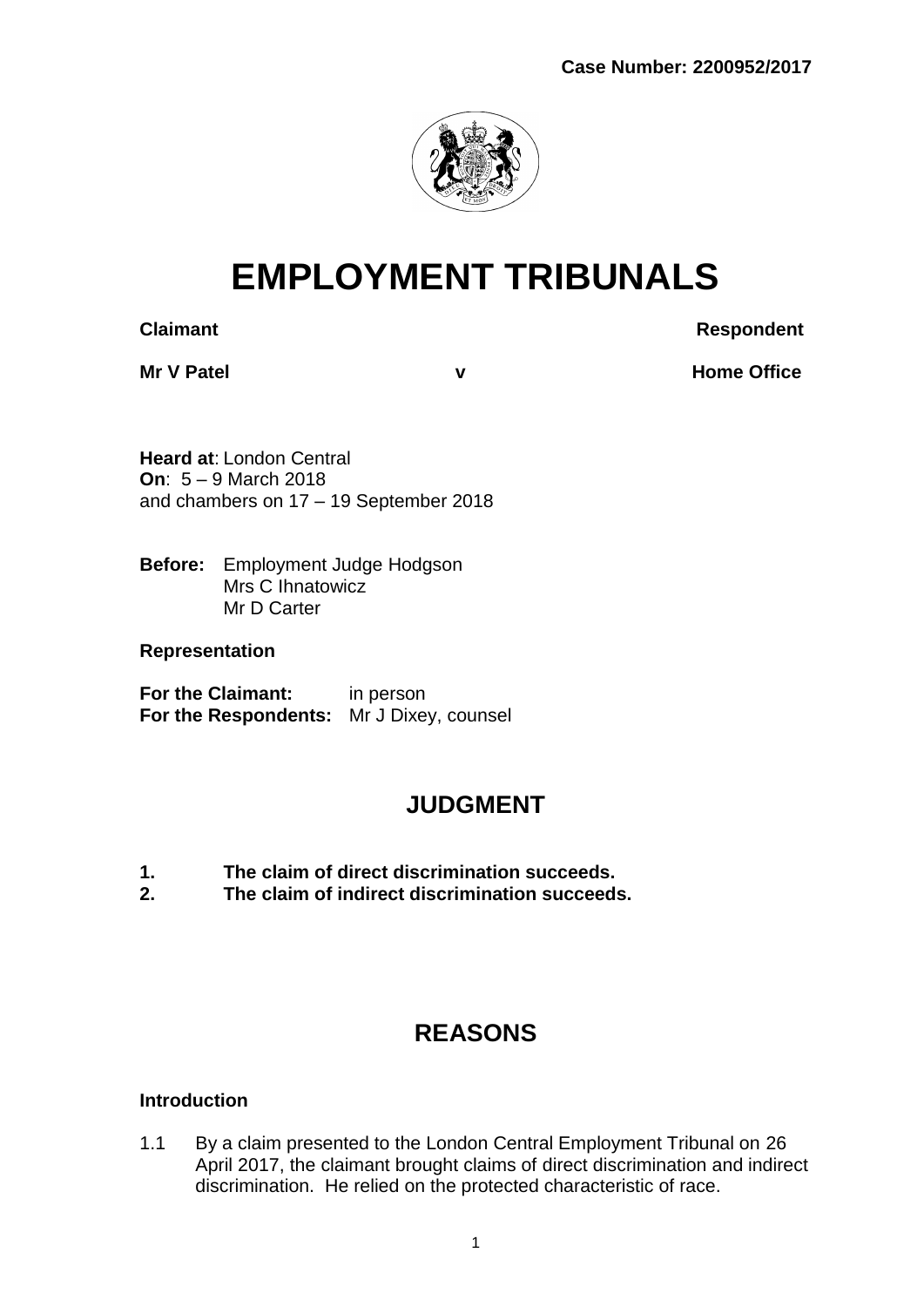#### **The Issues**

- 2.1 The issues in this case were not fully clarified until day two, and we will deal with the background of that below. However, it is appropriate that we should set out the issues, as finally identified, which will be determined by the tribunal.
- 2.2 There are claims of direct and indirect discrimination. The claimant relies on race and in particular, his national origin. The claimant is British. On his father's side he is second generation and on his mother's first generation. It follows his paternal grandparents and his mother came from India.
- 2.3 There is one matter about which the claimant complains: the decision on 30 January 2017 to withdraw the offer of a placement in New Delhi, India as an immigration liaison officer.
- 2.4 It is accepted that the claimant has security clearance at SC level. There is no question of his security being compromised or being withdrawn. It is accepted that the offer was removed, as it was considered that the number of relatives that he had in India led to a national security risk.
- 2.5 If the respondent's action is one of direct race discrimination, the respondent now relies on a justification defence provided by section 192 Equality Act 2010. On day two, the respondent confirmed that the approach to justification under section 192 is not materially different to the approach to justification under section 19 of the Equality Act 2010, and it involves a consideration of the aim, whether the aim is legitimate, whether it is a means of achieving the aim, and whether it is proportionate.
- 2.6 For the indirect discrimination claim, the claimant says the provision criterion or practice is as follows: that the Respondent would not post an individual to a country where that individual has extensive family connections.
- 2.7 The respondent says the provision criterion or practice is "concluding that an applicant for a posting abroad poses an increased security risk if they disclose within the 'security questionnaire supplements – overseas postings' extensive or close family contacts within the proposed country of posting."
- 2.8 The definition of the alleged particular disadvantage is common to both the claimant and the respondent (subject to the contention set out below). Employees of Indian ethnicity are more likely to have more family members living in India than employees of different, non-Indian ethnicities. Therefore, employees of Indian ethnicity are less likely to meet the PCP than employees of different, non-Indian, ethnicities. It is accepted that the claimant had the group disadvantage that is alleged.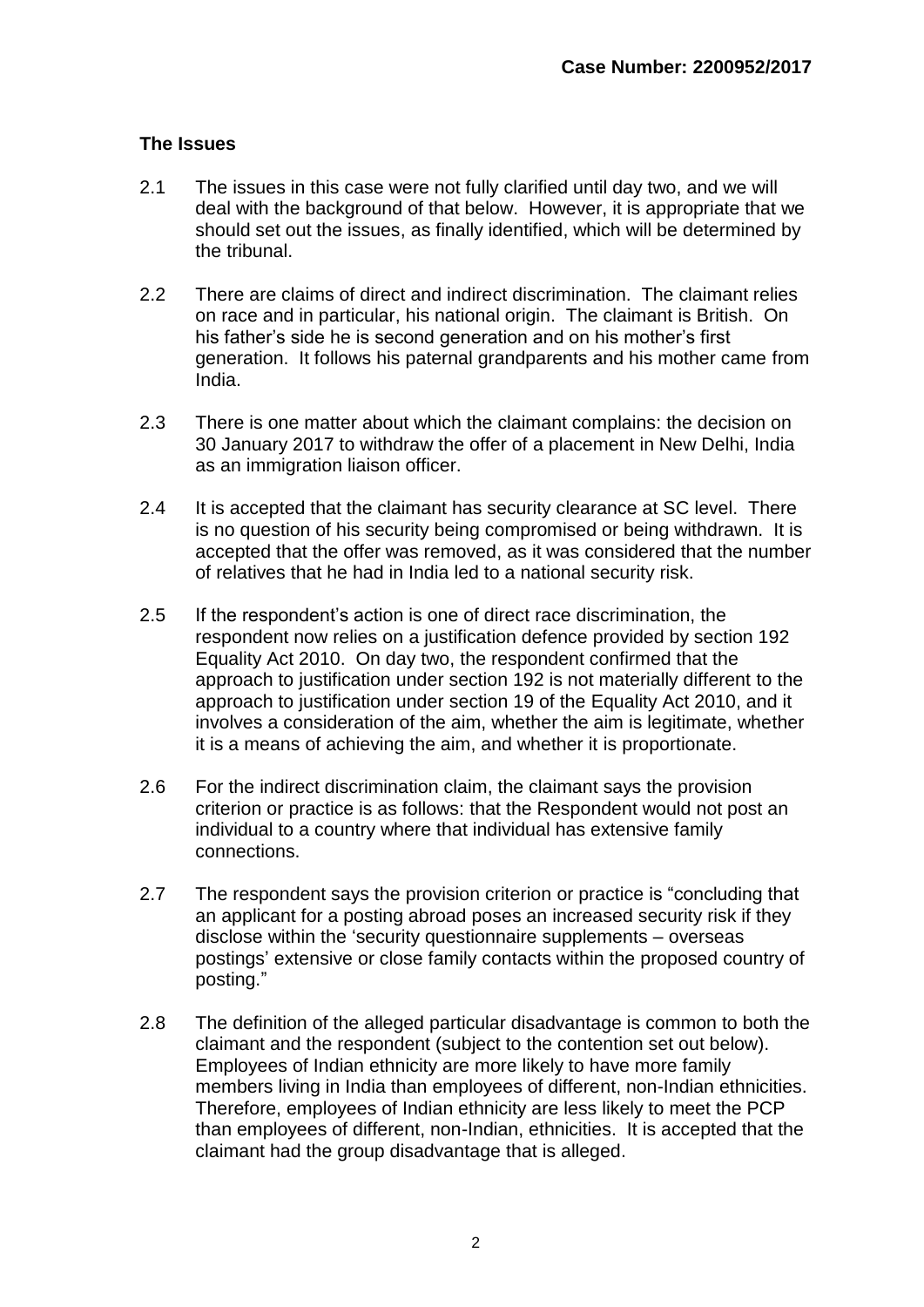- 2.9 It is the respondent's contention that there is no disadvantage for three reasons: no employee can choose a country to which he or she wishes to be posted (although applicants can indicate countries where they are not prepared to serve); there are the same career and personnel development opportunities for whichever post an employee is allocated; the application of the PCP removes disadvantage to an employee because it prevents the employee from being exposed to the security risks (including personal safety risks) which would otherwise arise.
- 2.10 The respondent identified the aim of the PCP. It has four elements as follows: first, to minimise the security risks to the respondent and the wider UK government interests; second, to limit the risk to the respondent's employees and their family members from external pressure; third, to avoid the respondent's employees being subject to conflicts of interest; and fourth, to discharge the respondent's duty of care towards employees by not exposing those employees and their family members to the first three aims.
- 2.11 There are four matters cited as the means by which the provision criterion or practice is achieved as follows: first, by requiring employees to apply for overseas posts to complete the "security questionnaire supplements – overseas postings," including identifying whether the employee or their partner has any relatives living abroad; second, the responses to the "security questionnaire supplements – overseas postings" are considered and may be considered with other information held about the employee; third, if a member of home office security considers that the employee and/or their partner has extensive or close family contacts in a third country which thereby poses an increased security risk, security clearance for the posting will be declined; and fourth, the employee may be offered an alternative posting where the security risks are lower or can be managed more appropriately."
- 2.12 It is said the aim is legitimate for two reasons: first, it is for the purposes of minimising harm to UK interests, including sensitive information and intelligence; and second, it is for the purposes of minimising harm to the respondent's employees and their family members.
- 2.13 As to proportionality five matters are cited: first, an immigration liaison officer would be privy to sensitive intelligence and information which would include secret and potentially top secret material; second, where security risks arise abroad it is difficult, and may be impossible, for the respondent to manage those risks both to the individual and from them; third, the respondent's employees do not have a right to be posted to particular countries; fourth, a decision to decline security approval does not disadvantage an employee (see the section on disadvantage); fifth, if security approval is declined the employee will ordinarily be offered an alternative posting.

#### **Evidence**

3.1 We heard from the claimant, C1.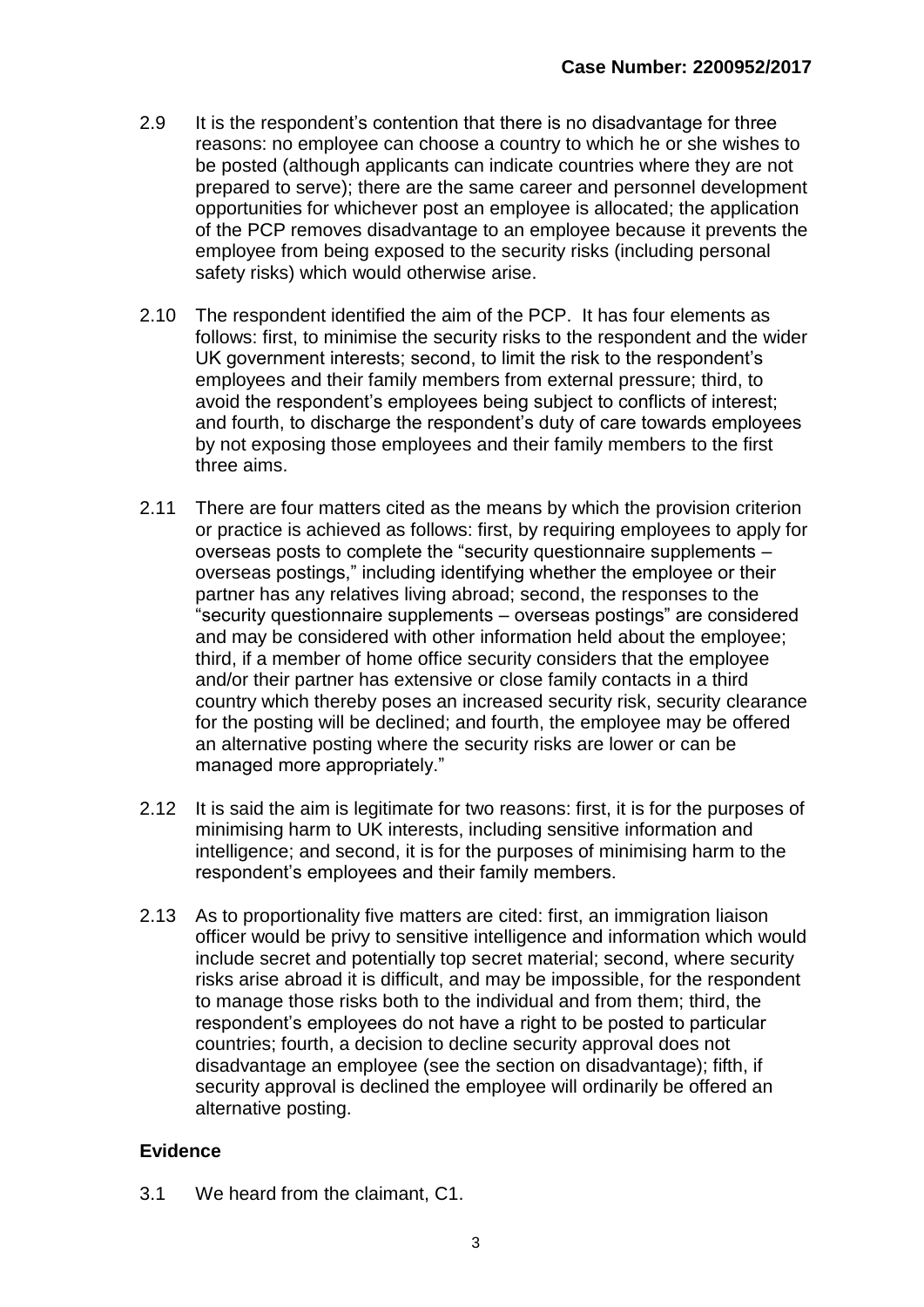- 3.2 For the respondent we heard from Mr Stephen Sowerby, R2; Mr Alistair Jackson, R3; and Ms Lesley Moss, R4.
- 3.3 We received a bundle, R1.
- 3.4 We received written submissions from both parties.
- 3.5 We viewed other documents as referred to in these reasons.

#### **Concessions/Applications**

- 4.1 On day one, we considered the issues as set out above. It was agreed that there were claims of direct and indirect discrimination. The respondent had not specifically pleaded section 192 of the Equality Act 2010. It was confirmed that the respondent did rely on that section. The claimant raised no objection and so no formal amendment was necessary.
- 4.2 The respondent's position in relation to indirect discrimination was unclear. It was not clear whether it alleged a provision criterion or practice or accepted the claimant's formulation. The question of disadvantage had not been adequately addressed. What was the aim of any PCP, why it was legitimate, and how it was proportionate had not been set out. The tribunal ordered clarification. Clarification was provided on day two in a document headed "submissions on behalf of the respondent: 6.3.18." It was specifically confirmed that this document was supplied in compliance with the tribunal's order. As it significantly modified the respondent's position, we noted it may be necessary to formally amend. However, the claimant took no issue with the document, and it was not necessary to consider a formal application to amend. However, it was accepted by all that the respondent was now bound by its own document. There was a slight amendment to the respondent's formulation of the PCP later on day two, by consent.
- 4.3 Later on day two, we noted paragraph 4 of the respondent's 6 March submissions. Mr Dixey confirmed his concern was not the tribunal's action, but whether the claimant had changed his position on what constituted the provision criterion or practice. That was explored. The claimant's formulation was clarified. The respondent confirmed it was not necessary to amend and that any concerns it had about prejudice had been dealt with and removed.
- 4.4 On day one, we agreed that there had been no application pursuant to rule 94 Employment Tribunal Rules of Procedure 2013. There had been three previous case management preliminary hearings, the most recent of which was 10 November 2017. At that hearing, Employment Judge Glennie made no national security order, but in his note of the discussion at paragraph 3 stated: "It is likely that part of the hearing will have to be held in private pursuant to rule 94 because of the nature of the evidence to be given. This can be addressed by the tribunal at the commencement of the hearing."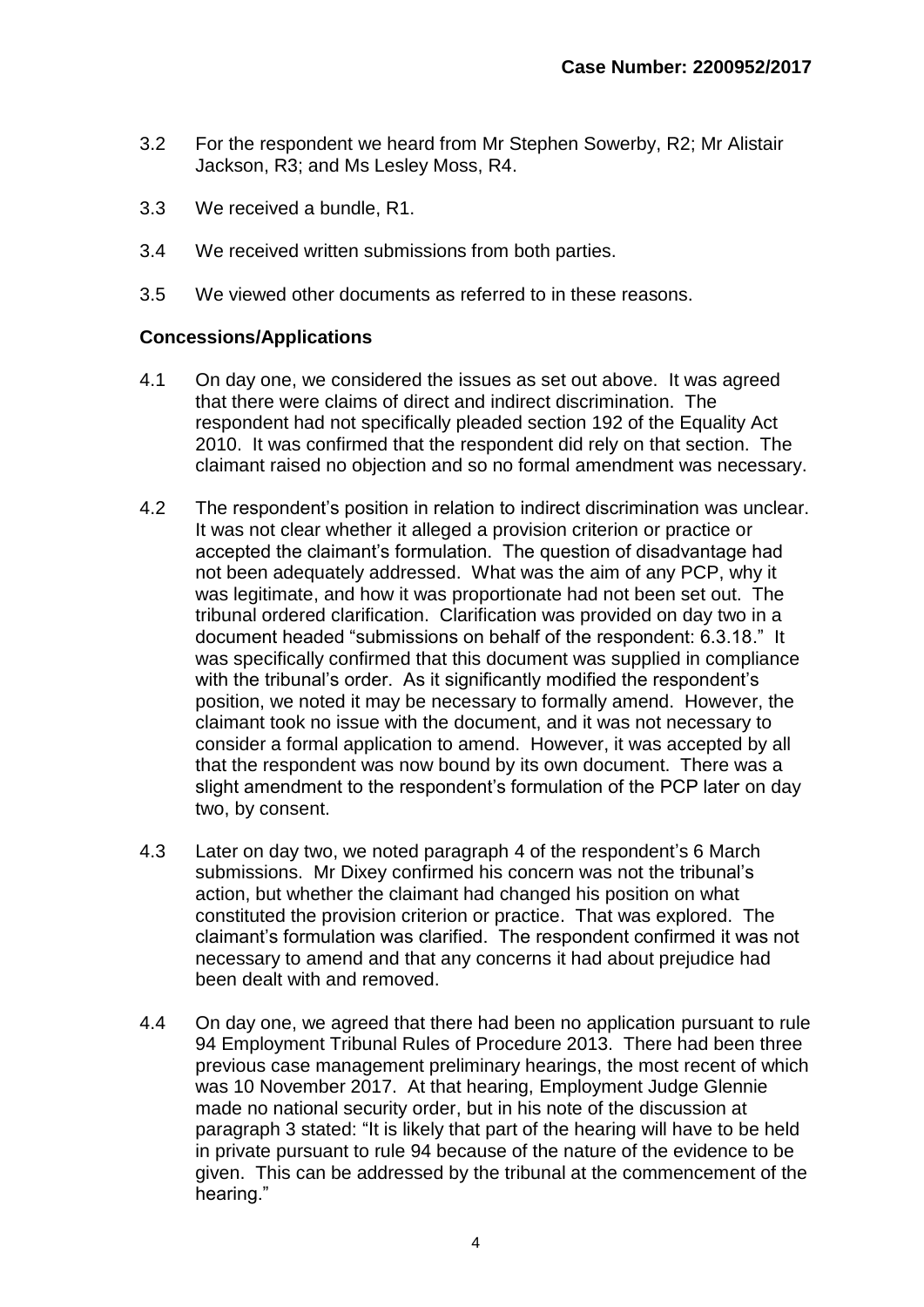- 4.5 No written application was made by the respondent. Following discussion, it became clear that the respondent wished to rely on a document which was to be withheld from the public. Mr Dixey stated that the content of that document had been "suggested" in another document of 5 March. It was presented to the tribunal on 6 March 2018. It could be seen by the claimant, but it was not to be given to the public. The tribunal confirmed that a specific application must be made pursuant to rule 94 and directed that the application be set out in writing.
- 4.6 An application was made by letter dated 5 March 2018 presented to the tribunal on 6 March 2018. In summary, it sought the following orders: the summary/gist documents should not be made available to the public; the claimant's unredacted statement should be kept from the public; any questions regarding material in the summary/gist documents should be heard in private; there be two copies of the judgment promulgated, one being redacted for the public; and the original document should not be given to the claimant or the public.
- 4.7 We received submissions from the claimant and it was agreed that we should exercise our powers pursuant to rule 94(3) to consider in a closed hearing the respondent's submissions concerning the sensitive document.
- 4.8 During that closed hearing, we determined that the respondent's application for a rule 94 order should be granted, save it was unnecessary for there to be a specific order on the promulgation of the reasons, as this is provided for in the rules. Full oral reasons were given but written reasons were not requested. We gave specific consideration to whether it was necessary to have a special advocate appointed. For the reasons given in closed session, we do not consider it necessary for a special advocate to be appointed in this case.
- 4.9 In the open session, we explained the decision to the claimant. We confirmed a rule 94 order had been made, as the underlying document referred to by the respondent was sufficiently sensitive that it must be protected and not disclosed to the public it was therefore necessary to take steps to ensure there was no disclosure. We confirmed the order. We confirmed we had considered whether it was necessary to appoint a special advocate. However, we had concluded this was unnecessary, as the document was not sufficiently relevant to the matters we needed to consider. At issue was the action of individuals who held certain beliefs. Whilst those beliefs may have been based partly on the documentation considered, it was the fact of the belief that was relevant and not any underlying justification based on any documentation. The respondent wished to rely on one assertion only in relation to both liability and what may be called the justification defence. That point had been set out in the summary/gist document. We confirmed that should it become our view that the remainder of the document is relevant to our decision, it may be necessary to revisit our decision on the need for a special advocate. We confirmed that it is not part of the tribunal's role to assist in the drafting of "gist" documents. The process of gisting may occur in certain cases. It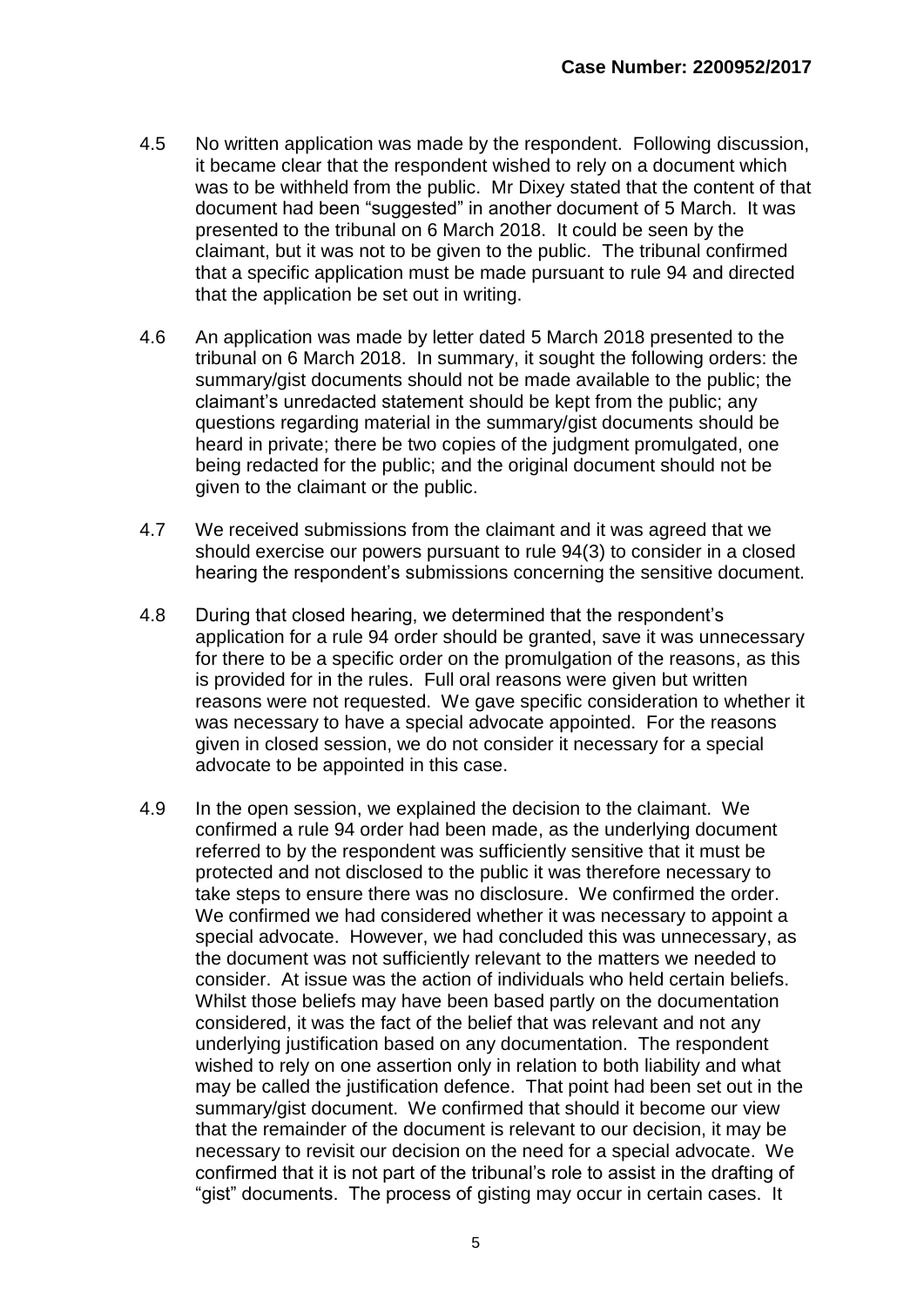particularly arises when a special advocate is involved and suggests that certain information can be given to a claimant by way of "gist." That may be a process which is appropriate for a special advocate; it is not appropriate for the tribunal to take that role. However, it is appropriate for the tribunal to consider the relevance of documents and there can be situations, as in this case, where a document referred to is so sensitive it must be protected by a national security order, but the document itself is not sufficiently relevant to the matters to be decided by the tribunal that it must be either disclosed to the claimant or considered by a special advocate. It is not always necessary to produce all prime source documents that may be said to justify a particular belief. As to the summary/gist document, we took the view that it amounted to one of two things: first, it was a redacted version of the primary document which had been produced by way of extract of the relevant point; second, it was a formal admission of a fact which required no further explanation or production of any underlying document, as it was clear enough in itself not to be misleading.<sup>1</sup>

4.10 Unfortunately, resolving the rule 94 issue took the majority of day two. We would note that whilst there may be sense in delaying a rule 94 application until the issues in the case have become clear, there may be danger in a respondent delaying an application until the hearing. It is necessary for a tribunal to scrutinise carefully any application which has the effect of excluding the public or limiting the claimant's access. Moreover, had we found that the primary document was sufficiently relevant to the issues in the case, it would have been necessary to appoint a special advocate and the final hearing would have been postponed and seriously delayed.

## **The Facts**

- 5.1 The Home Office employed the claimant on 7 September 2009 in the Asylum casework directorate, based in Leeds. Subsequently, the claimant was promoted within the intelligence directorate of the United Kingdom Border Force and was based at Birmingham International Airport. Currently, the claimant works for an assistant director, Ms Donington. He has access to sensitive information which includes details of live operations and sensitive staffing issues. It is common ground that some of this information is sensitive for the purposes of national security. The claimant is subject to the Official Secrets Act and has SC clearance.
- 5.2 On 31 May 2016 he applied for a position as an Immigration Liaison Officer (ILO) based overseas. There were 23 possible positions and 21 locations. The recruitment was handled by RALON (Risk and Liason Overseas Network). RALON is the overseas arm of Immigration Intelligence, deploying staff worldwide.
- 5.3 Candidates were permitted to specify any locations in which they were not prepared to serve and were told that they would be matched to locations

<sup>-</sup><sup>1</sup> We deal further with the gist document and the source document in Appendix 1.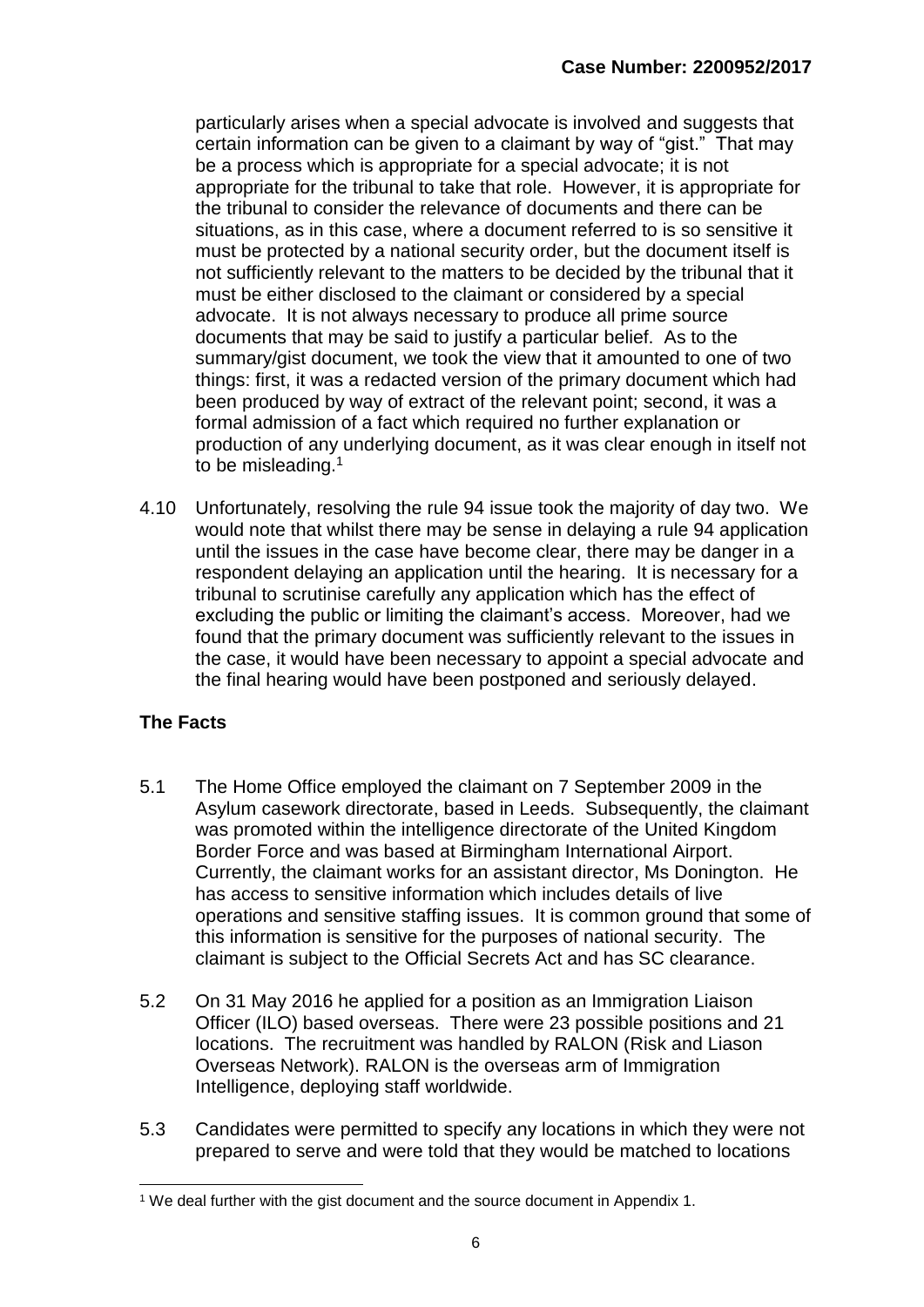based "on their skill sets and personal needs." Business needs took priority and the advert recorded, "If an offer is refused, the candidate will not be offered a further posting as part of this campaign." The advert specified SC(E) vetting was needed. This is enhanced security clearance.

- 5.4 The claimant attended an interview on 3 August 2016; he confirmed he could speak French, Gujarati, and Hindi, to varying degrees of efficiency. It is the claimant's unchallenged evidence that it was clear from the outset that he was of Indian heritage and had family connections in India. The claimant's paternal grandparents came from India, and his father was born in Britain; his mother was born in India. The claimant was born in Britain.
- 5.5 The respondent informed the claimant on 11 October 2016 that he had been successful at interview.
- 5.6 An email of 10 November 2016 attached an offer letter and required certain forms to be returned. The role was identified as an Immigration Liaison Officer and he was to be assigned to New Delhi, India for a tour length of two years; security clearance at level SC(E) was needed. This is enhanced security clearance. The letter confirmed the offer was subject to "the completion of all necessary security and medical clearance and preposting checks and receipt of appropriate visas." Under a section headed "security clearance" it was indicated any failure to fully disclose any/all required information within the timescales given could "cause delays." There was a further section on SC(E) clearance instructions. It was necessary to complete the online BSVR renewal/upgrade form this would open a link to an online security questionnaire. He had 14 days to log on and 30 days to complete the form. In addition, there was a financial questionnaire. No specific guidance was given. The section concludes that "once your clearance is confirmed following your security interview, FCO will send you an XP35 clearance to travel via email."
- 5.7 The claimant accepted the posting on 17 November 2016.
- 5.8 The documentation to be completed included a security questionnaire supplement which became "official sensitive" once completed. There were three specific questions concerning the following: posting location; whether the applicant or his partner had any relatives (close or extended) living abroad; and whether he or his partner had commercial or business interests. If there were such relatives living abroad, the details were to be completed. No guidance was given as to whether abroad would be limited to the country of posting or what was meant by "relatives (close or extended)."
- 5.9 The claimant did seek guidance before completing this form, first from Home Office security, and thereafter with the Foreign & Commonwealth Office and the Home Office's international HR directorate. International HR suggested he only list individuals in the country of posting and those with whom he may have some contact.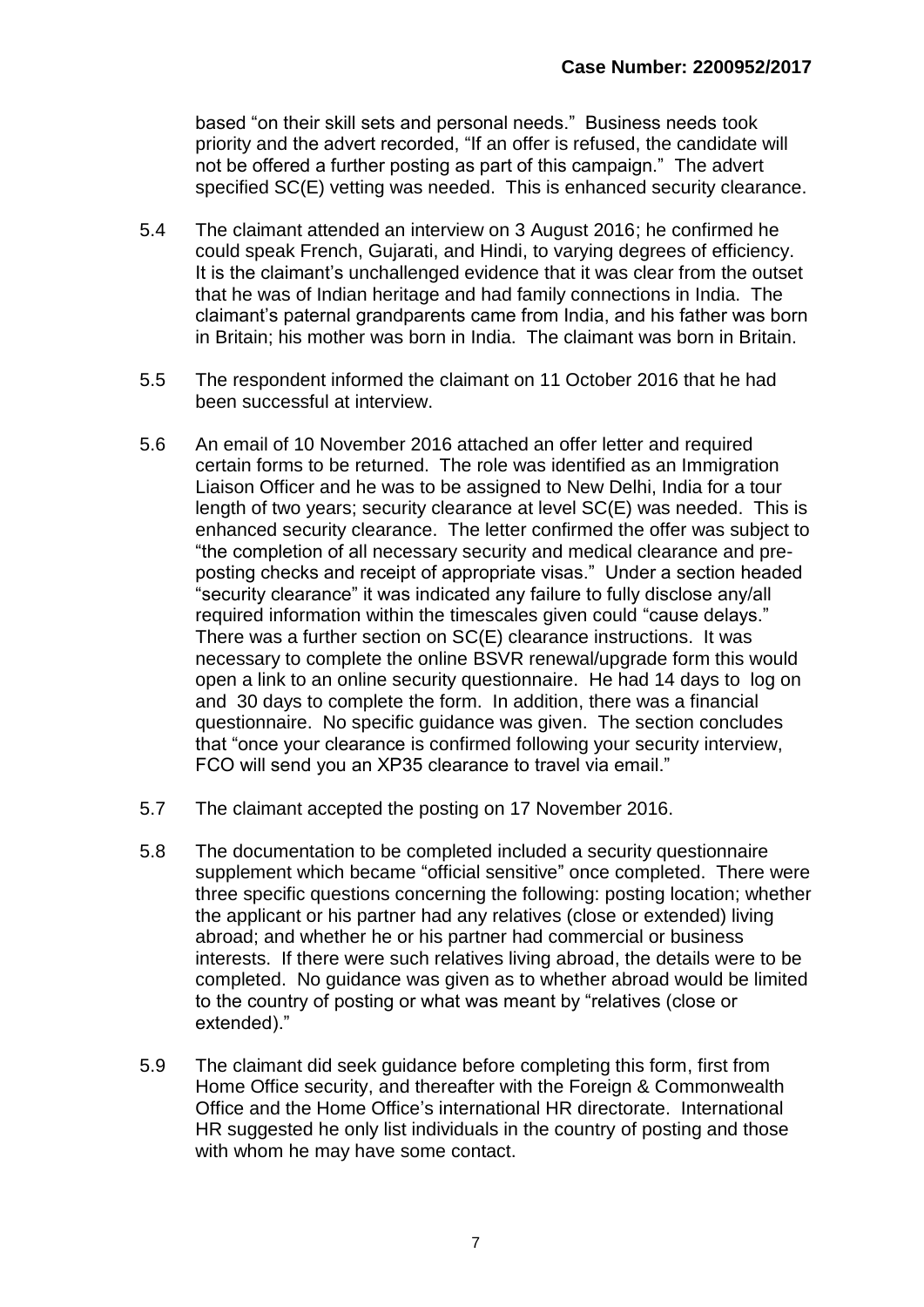- 5.10 The claimant had limited knowledge of his relatives living abroad. He sought his mother's assistance to contact various relatives and obtain full names of relevant relatives, including aunts, uncles, nephews, and nieces.
- 5.11 The claimant completed the form and submitted it on 29 November 2016. He identified 37 relatives including the following: two maternal uncles, one maternal aunt and her husband, cousins, nephews and nieces, and their various spouses. He supplied no information as to how well he knew the individuals, where they lived, or how frequently he had seen them in the past, or would see them in the future: that information was not requested.
- 5.12 On 30 January 2017 at 11:48, nearly 9 weeks after he submitted a security supplement, he received an email with the official posting letter to New Delhi.
- 5.13 On 30 January 2017 at 13:52, he received a further email advising that "this posting will not go ahead as planned due to family connections."
- 5.14 The claimant contacted international HR, RALON, and the Home Office security to seek an explanation.
- 5.15 International HR confirmed "RALON have overall responsibility for staff overseas postings. Also, I have [copied] HO security – ECO, they confirmed that this particular posting cannot be approved due to extensive family connections. We are not responsible for making this particular decision." The claimant was referred back to RALON and HO security.
- 5.16 The claimant was informed by RALON "unfortunately neither RALON nor International HR have any control over the security team vetting process. I found the details on horizon for you to appeal the decision."
- 5.17 The claimant was offered an alternative position in Doha, Qatar. He was considered for a position in Pakistan, but it was considered there would be difficulty obtaining diplomatic visas for someone of Indian heritage. He was considered for a position in Addis in Ethiopia, but he was deemed too inexperienced for that post.
- 5.18 On 2 February 2017 the claimant rejected the offer of a posting to Doha. The claimant noted he had a congenital heart condition and there was a lack of cardiology speciality in Doha. The claimant did not drive and noted the lack of public transport infrastructure. He was also concerned about pervasive racial discrimination. The claimant later undertook further research, and while still remaining concerned about cardiology specialists, he became less concerned about transport and the likelihood of exposure to racism. However, when he, subsequently, indicated he would accept the posting to Doha he was told the post was no longer available.
- 5.19 Mr Stephen Sowerby is a civil servant employed by the Home Office in the capacity of senior personnel security manager. He has been employed by the Home Office since 2002 in a variety of roles and has eight years relevant experience in his current role. Since 2010 he has been a senior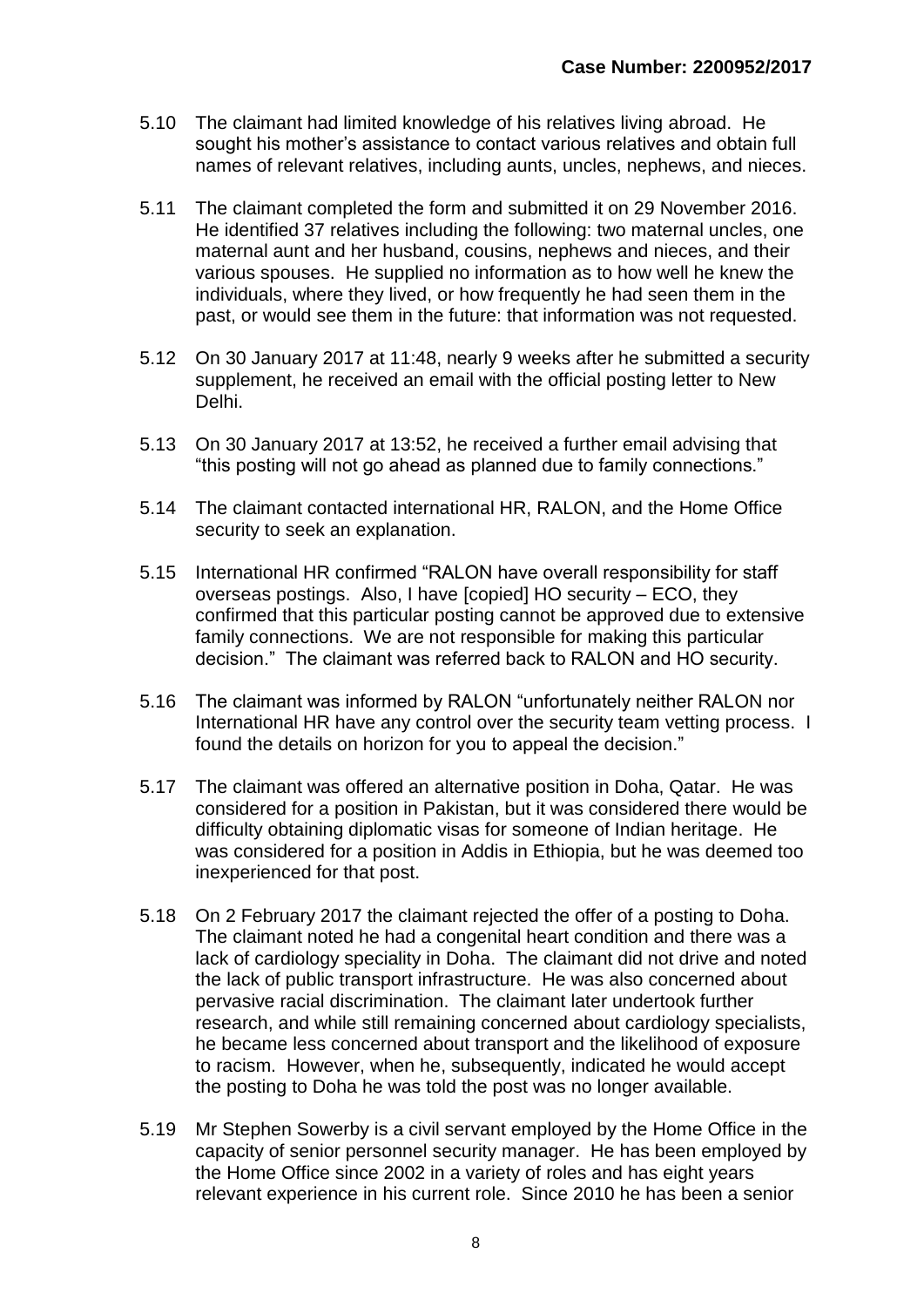personnel security manager. His role is concerned with deciding who gets security clearance to work for the Home Office and whether existing staff are suitable to hold a higher level of clearance. He assesses applications for all levels of security clearance including counterterrorism checks, security checks, and developed vetting. All applications are subject to a range of national security vetting checks which may vary depending on the level of security sought. Adverse indicators may include criminal records; it is his responsibility to make an assessment on whether the indicator would make the applicant unsuitable for employment by the Home Office due to risks. His evidence is that a "small part" of his role requires approval of certain overseas postings for existing staff already holding security clearance. Those decisions do not relate to an individual's suitability to hold the level of security clearance. His statement records "it is essentially a separate risk assessment relating to the specific country [to which the staff member is to be posted."

- 5.20 During his oral evidence, Mr Sowerby clarified that it is he who receives the security questionnaire supplement – overseas postings (the questionnaire). It is then open to him to make a summary decision, based only on the content of that document, about whether security clearance will be given, and whether the proposed posting of the individual who has completed a questionnaire may proceed. A refusal at that stage prevents the posting. There is no formal name given to this process; it appears a practice which has developed, but it is not reflected in any formal procedure or document. If the posting is not refused at this stage, the individual goes forward to the full process SC(E) clearance. The full process involves an interview stage which is undertaken by an agency. That report, and recommendation, is then returned to the office for security where it is considered by Mr Sowerby who then makes a decision.
- 5.21 It follows that whilst reviewing the questionnaire may be seen as a small part of his role, it is in fact simply one point when he can make a decision. The decision is his. He is not required to seek a second opinion, or show it to his line manager. In this case, he did show the claimant's questionnaire to his line manager and he did indicate he proposed to refuse the overseas posting at this questionnaire stage. Mr Jackson did look at it, briefly, and he did agree with Mr Sowerby's assessment.
- 5.22 Nevertheless, the decision remained Mr Sowerby's. It became clear during oral evidence, that the reasons of Mr Sowerby and Mr Jackson were not the same.
- 5.23 At no time was the claimant's integrity expressly questioned or doubted. Mr Sowerby's decision was underpinned by a general concern to preserve the integrity of the overseas process with which the claimant would be involved if posted. Mr Sowerby had in mind two potential security breaches which caused him concern and which were material to his decision. The first can broadly be described as the need to ensure the approval and issue of all visas would be done appropriately. The second was the potential for the claimant to disclose information, sensitive by reason of national security, to third parties.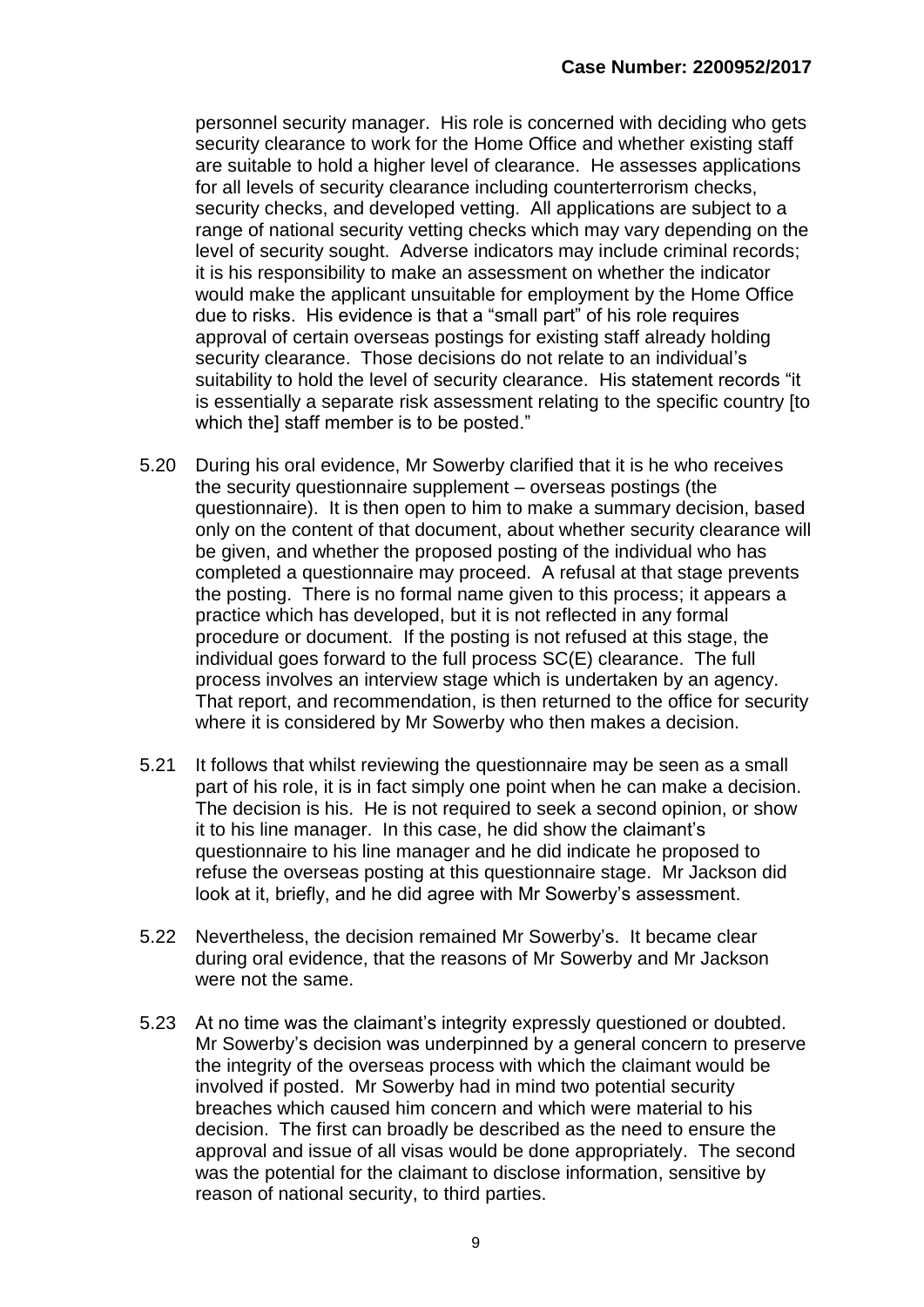- 5.24 In his oral evidence he clarified that the risk of the claimant being involved in any inappropriate issuing of visas was one that did not influence his decision at all. His sole concern was to prevent disclosure of information sensitive by reason of national security. In deciding that allowing the claimant to be posted to India was too great a risk, he took into account only the information contained on the questionnaire. In particular he formed the view that 37 relatives was "an unusually large number of relatives." His statement also refers to the "proximity of some of the familial relations." However, in his oral evidence he made it clear that it was the number, being 37, which was the most significant reason. He did not consider the geographical location, as he did not consider that relevant. He did not know the extent to which the claimant had any contact with any of the individuals, or would have any contact, he did not consider that relevant to his decision. He did not consider the extent to which the claimant would have contact to be information he needed to obtain. He relied on the number of relatives. He explained in his statement "that the volume of family connections represented a significant security risk to the classified/sensitive information, which Mr Patel's role would require him to access." He goes on to say, "In addition to the above I was concerned, admittedly to a lesser extent, that the claimant's family members may attempt to exploit their familial connections with the claimant to gain access to sensitive/classified information for their own ends. Clearly the larger the familial connection the larger the spread of risk to the individual." For those reasons he informed the operational team to inform the subjects HR sponsor that the posting could not be approved
- 5.25 Mr Jackson's position was different. When he briefly reviewed the matter, he assumed that the claimant would be responsible for, or engaged in, issuing visas. For him, at that time, it was the risk of inappropriate visa approval which informed his decision. However, his concern was based entirely on the number of relatives. His evidence is that he did not question the claimant's integrity.
- 5.26 On 31 January 2017, Mr Sowerby contacted the claimant. Mr Sowerby confirmed that it was his decision not to approve the posting and he offered an explanation: "You will surely appreciate should an employee have family members living in the country to which they are due to be posted – and I note you have listed over 30 family connections – it presents a risk that the employee may come under significant and unwelcome external pressure – in addition to the obvious conflict of interest risks." He continued, "You will also appreciate that staff operating abroad required to work in often challenging – if not hostile working environments – and the Home Office has a duty of care to its staff requiring us to reduce those risks when identified rather than increasing them." He did go on to add that it was not a question of not trusting overseas staff, but a matter of "reducing the potential risks both to the applicant and to the sensitive/classified information to which they have access."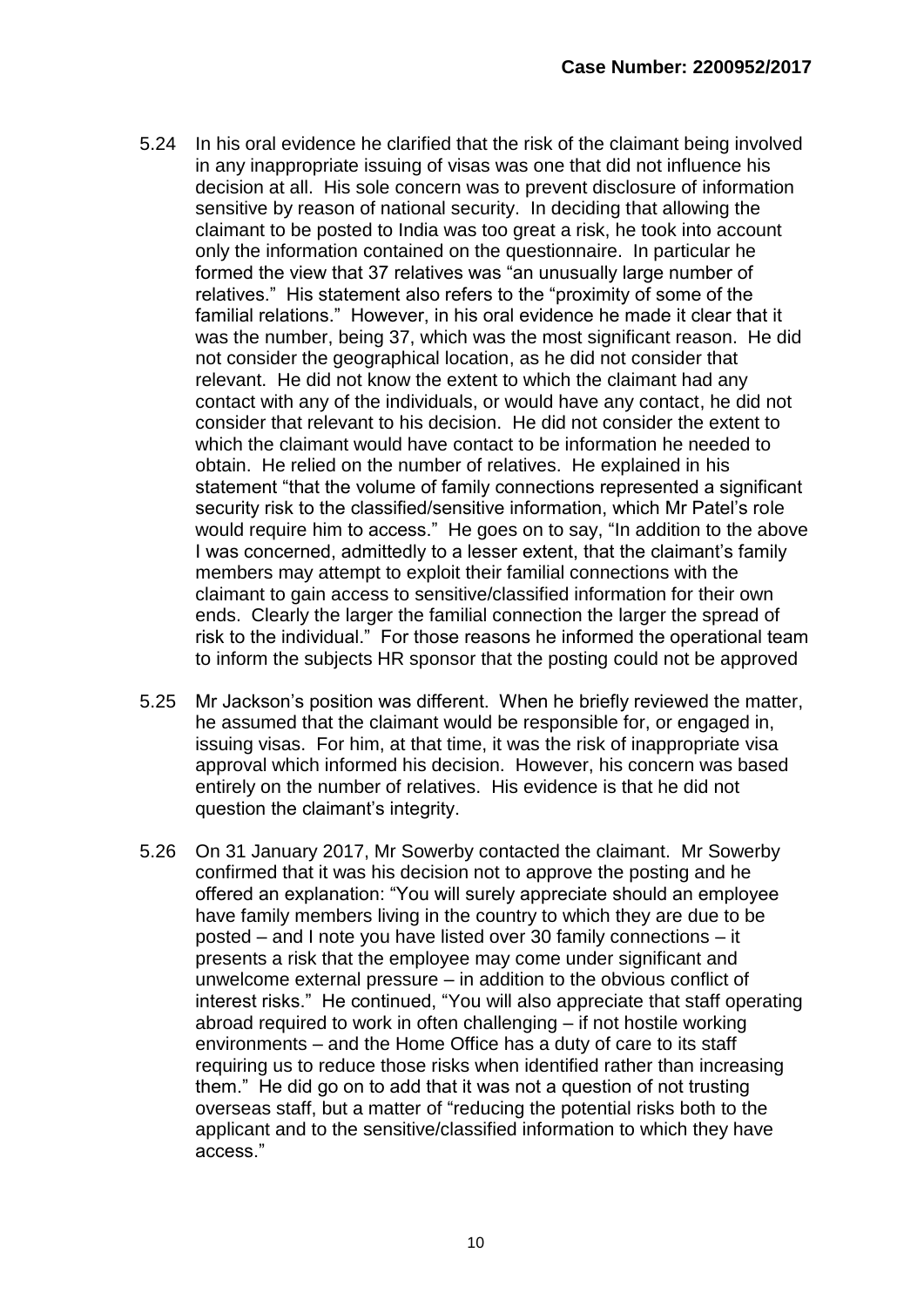- 5.27 It follows that the suitability for posting only related to India. He confirmed that there was no right of appeal and that the claimant retained SC clearance with nothing to prevent him from applying for SC(E) clearance. The claimant was allowed to require a second opinion from the deputy head of unit. That person was the Mr Soweby's manager, Mr Alistair Jackson.
- 5.28 On 7 February 2017, Mr Jackson wrote to the claimant. He too confirmed that in no sense had the claimant failed national security vetting. He stated, "A posting abroad represents a significantly increased risk both to the Home Office and to the member of staff in question." He explained that in the United Kingdom there are counterintelligence measures and the Home Office "can and do place sharp limits on the ability of foreign agents to operate and if these agents employ underhand tactics they can be quickly removed." It states that cannot happen abroad, and the Home Office is dependent on the goodwill of the nation in question. He stated, "Even in countries which are not considered hostile, like India, intelligence services from another more hostile country can operate more easily against us than they could in the UK, and of course every country has its criminals." He referred to reducing vulnerability and stated, "Experience has shown that pressure from or on family members in a country is one of our more common lines of hostile approach and it is therefore our policy to avoid posting people to areas where they have extensive in country family where that is possible." His oral evidence indicated to us that he knew of one occasion when there had been an approach through family to obtain national security information.
- 5.29 Mr Jackson's letter went on to say, "I have reviewed Mr Sowerby's decision and it is in line with that policy." The source of that policy remains unclear. He did acknowledge that the claimant's family were resident elsewhere in India, in fact all, or the majority, of his family members were over 900 miles away. Nevertheless, despite that geography he stated "the threat remains, however, of pressure from or, more worryingly, on them in order to gain compliance with some request. This would potentially place you in a very difficult position and your family members in a dangerous one. We wish to avoid this risk."
- 5.30 Thereafter, the claimant went on to raise a grievance. We do not need to consider the detail of that. There was initially some doubt as to whether it constituted a valid grievance under the respondent's grievance procedure. It was not initially perceived as a grievance concerning race discrimination. There was a decision to consider the grievance under the informal dispute resolution procedure. It was decided that there was a clear vulnerability in the claimant holding the position as a result of significant family connections in India. This had led to the security team's refusal to approve the posting. The claimant then submitted a revised grievance on 28 February 2017. It was rejected by letter of 6 March 2017. The person most closely associated with this decision was Ms Amy Carr. We have received no evidence from her. She was on maternity leave. We did hear from Ms Moss. The handling of this process is subject to significant criticism by the claimant, but it is not directly relevant to the matters we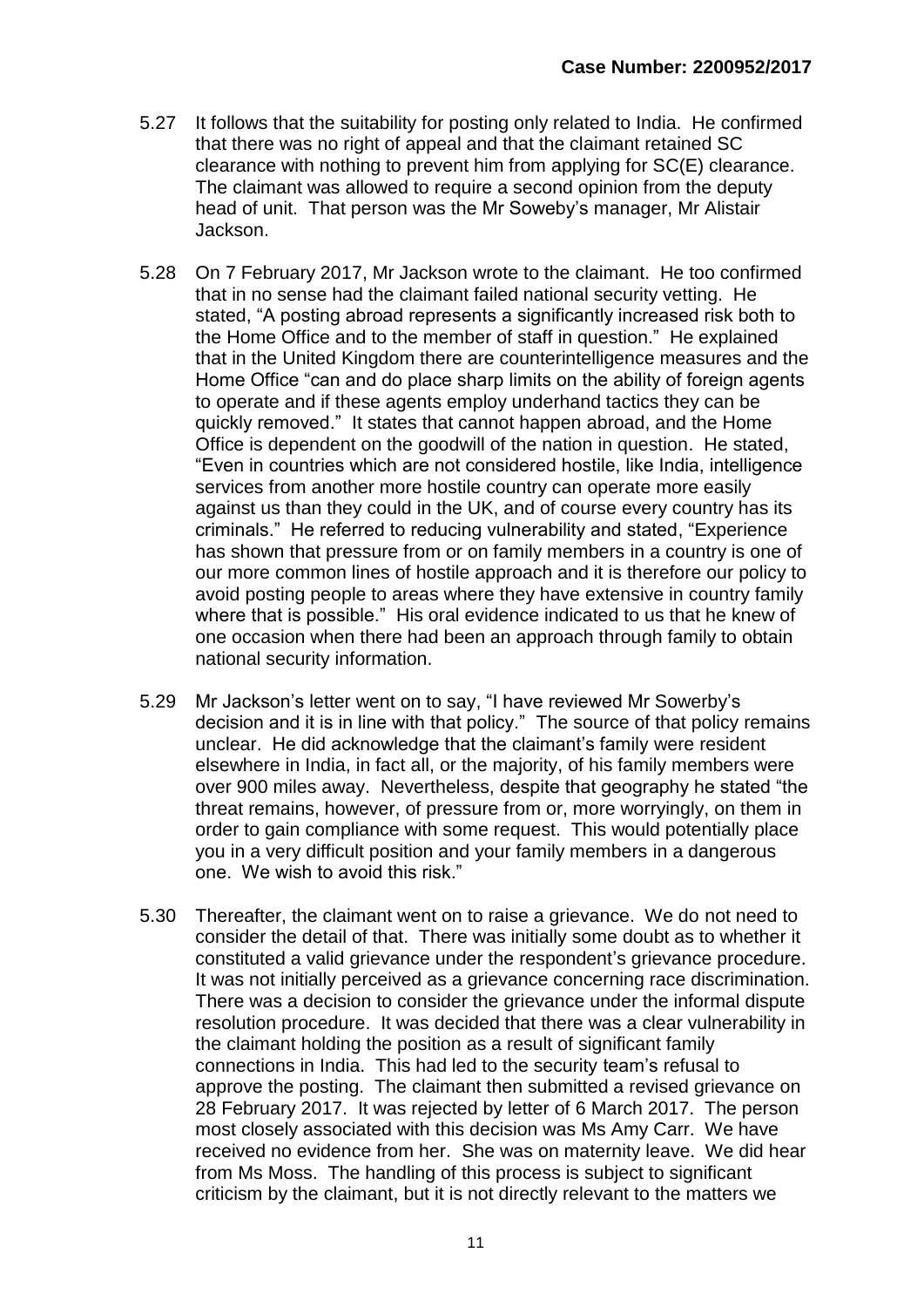need to decide. It was a process the claimant found distressing. We will make further finding on the grievance in due course, if we need to.

#### **The law**

6.1 Direct discrimination is defined in section 13 of the Equality Act 2010.

**Section 13 - Direct discrimination**

**(1) A person (A) discriminates against another (B) if, because of a protected characteristic, A treats B less favourably than A treats or would treat others.**

6.2 **Shamoon v Chief Constable of the Royal Ulster Constabulary** [\[2003\]](http://www.bailii.org/cgi-bin/redirect.cgi?path=/uk/cases/UKHL/2003/11.html)  [ICR 337](http://www.bailii.org/cgi-bin/redirect.cgi?path=/uk/cases/UKHL/2003/11.html) is authority for the proposition that the question of whether the claimant has received less favourable treatment is often inextricably linked with the question why the claimant was treated as he was. Accordingly:

> **…employment tribunals may sometimes be able to avoid arid and confusing disputes about the identification of the appropriate comparator by concentrating primarily on why the claimant was treated as she was." (para 10)**

6.3 Section 23 refers to comparators.

Section 23 Equality Act 2010 - Comparison by reference to circumstances

(1) On a comparison of cases for the purposes of section 13, 14, or 19 there must be no material difference between the circumstances relating to each case.

6.4 Section 136 Equality Act 2010 refers to the reverse burden of proof.

Section 136 - Burden of proof

(1) This section applies to any proceedings relating to a contravention of this Act.

(2) If there are facts from which the court could decide, in the absence of any other explanation, that a person (A) contravened the provision concerned, the court must hold that the contravention occurred.

(3) But subsection (2) does not apply if A shows that A did not contravene the provision.

(4) The reference to a contravention of this Act includes a reference to a breach of an equality clause or rule.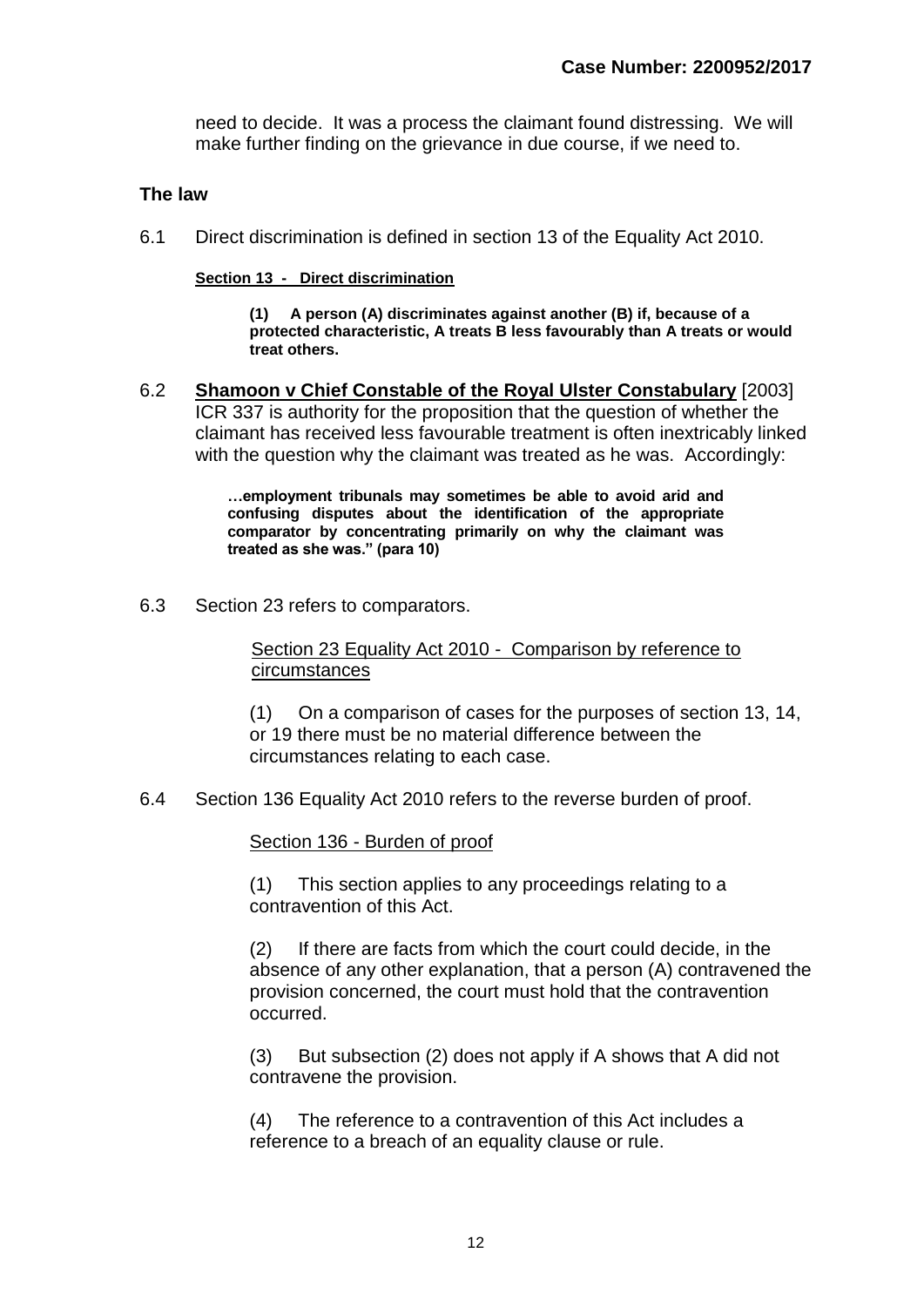(5) This section does not apply to proceedings for an offence under this Act.

- (6) A reference to the court includes a reference to--
	- (a) an employment tribunal;
	- (b) …
- 6.5 In considering the burden of proof the suggested approach to this shifting burden is set out initially in **Barton v Investec Securities Ltd [2003] IRLR 323** which was approved and slightly modified by the Court of Appeal in **Igen Ltd & Others v Wong [2005] IRLR 258.** We have particular regard to the amended guidance which is set out at the Appendix of **Igen**. We also have regard to the Court of Appeal decision in **Madarassy v Nomura International plc [2007] IRLR 246.** The approach in **Igen** has been affirmed in **Hewage v Grampian Health Board 2012 UKSC 37**

#### **Appendix**

(1) Pursuant to s.63A of the SDA, it is for the claimant who complains of sex discrimination to prove on the balance of probabilities facts from which the tribunal could conclude, in the absence of an adequate explanation, that the respondent has committed an act of discrimination against the claimant which is unlawful by virtue of Part II or which by virtue of s.41 or s.42 of the SDA is to be treated as having been committed against the claimant. These are referred to below as 'such facts'.

(2) If the claimant does not prove such facts he or she will fail.

(3) It is important to bear in mind in deciding whether the claimant has proved such facts that it is unusual to find direct evidence of sex discrimination. Few employers would be prepared to admit such discrimination, even to themselves. In some cases the discrimination will not be an intention but merely based on the assumption that 'he or she would not have fitted in'.

(4) In deciding whether the claimant has proved such facts, it is important to remember that the outcome at this stage of the analysis by the tribunal will therefore usually depend on what inferences it is proper to draw from the primary facts found by the tribunal.

(5) It is important to note the word 'could' in s.63A(2). At this stage the tribunal does not have to reach a definitive determination that such facts would lead it to the conclusion that there was an act of unlawful discrimination. At this stage a tribunal is looking at the primary facts before it to see what inferences of secondary fact could be drawn from them.

(6) In considering what inferences or conclusions can be drawn from the primary facts, the tribunal must assume that there is no adequate explanation for those facts.

(7) These inferences can include, in appropriate cases, any inferences that it is just and equitable to draw in accordance with s.74(2)(b) of the SDA from an evasive or equivocal reply to a questionnaire or any other questions that fall within s.74(2) of the SDA.

(8) Likewise, the tribunal must decide whether any provision of any relevant code of practice is relevant and if so, take it into account in determining, such facts pursuant to s.56A(10) of the SDA. This means that inferences may also be drawn from any failure to comply with any relevant code of practice.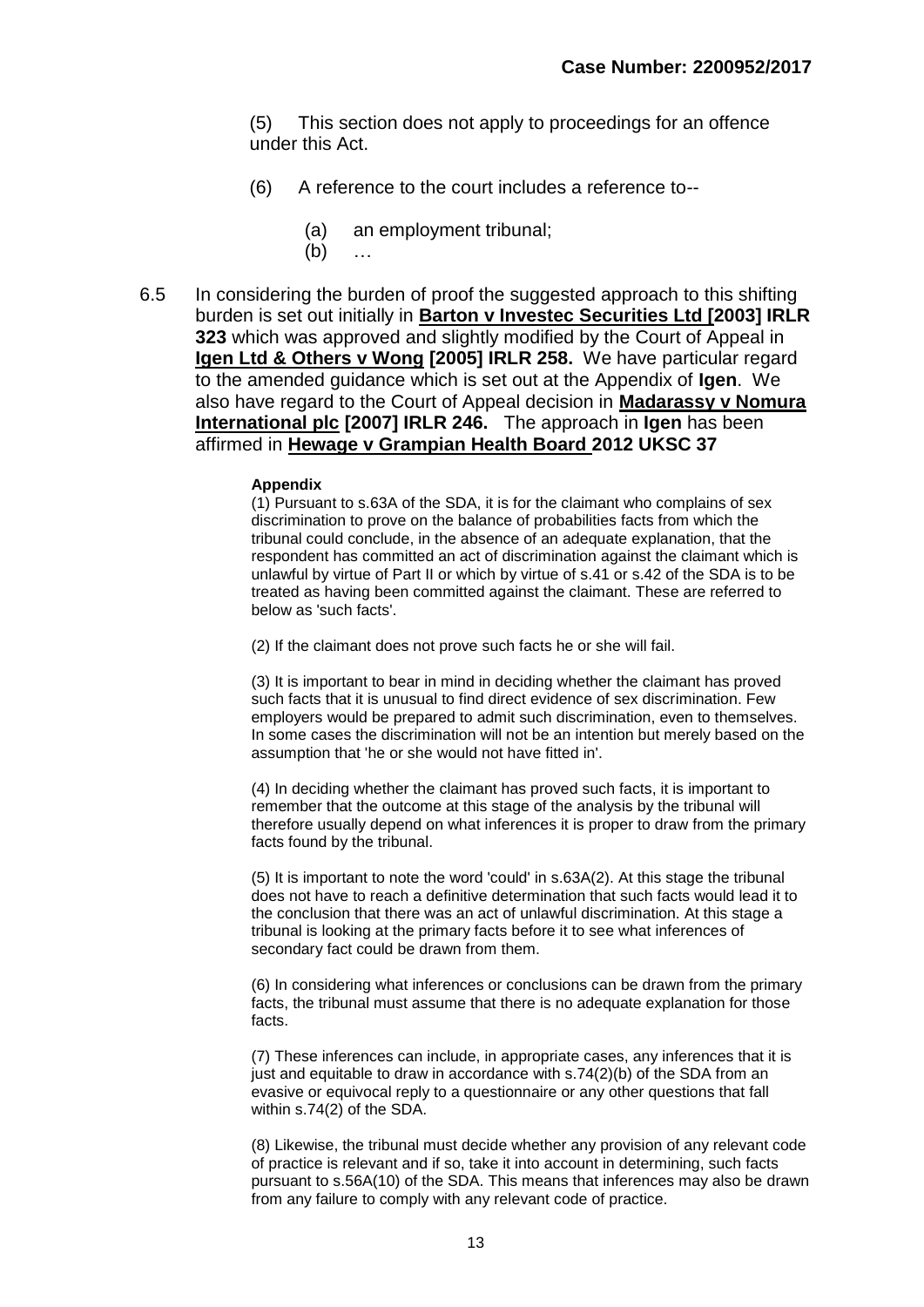(9) Where the claimant has proved facts from which conclusions could be drawn that the respondent has treated the claimant less favourably on the ground of sex, then the burden of proof moves to the respondent.

(10) It is then for the respondent to prove that he did not commit, or as the case may be, is not to be treated as having committed, that act.

(11) To discharge that burden it is necessary for the respondent to prove, on the balance of probabilities, that the treatment was in no sense whatsoever on the grounds of sex, since 'no discrimination whatsoever' is compatible with the Burden of Proof Directive.

(12) That requires a tribunal to assess not merely whether the respondent has proved an explanation for the facts from which such inferences can be drawn, but further that it is adequate to discharge the burden of proof on the balance of probabilities that sex was not a ground for the treatment in question.

(13) Since the facts necessary to prove an explanation would normally be in the possession of the respondent, a tribunal would normally expect cogent evidence to discharge that burden of proof. In particular, the tribunal will need to examine carefully explanations for failure to deal with the questionnaire procedure and/or code of practice.

6.6 Section 192 Equality Act 2010 provides a defence to a claim of direct discrimination in the context of national security.

> **A person does not contravene this Act only by doing , for the purpose of safeguarding national security, anything it is proportionate to do for that purpose.**

6.7 Indirect discrimination is defined by section 19 Equality Act 2010.

#### **Section 19 - Indirect discrimination**

**(1) A person (A) discriminates against another (B) if A applies a provision, criterion or practice which is discriminatory in relation to a relevant protected characteristic of B's.**

**(2) For the purposes of subsection (1), a provision, criterion or practice is discriminatory in relation to a relevant protected characteristic of B's if –**

**(a) A applies, or would apply, it to persons with whom B does not share the characteristic,** 

**(b) it puts, or would put, persons with whom B shares the characteristic at a particular disadvantage when compared with persons with whom B does not share it,**

**(c) it puts, or would put, B at that disadvantage, and**

**(d) A cannot show it to be a proportionate means of achieving a legitimate aim.**

**(3) The relevant protected characteristics are –**

**age; disability; gender reassignment; marriage and civil partnership; race; religion or belief; sex; sexual orientation.**

The 'iustification' test

6.8 The classic test was set out in **Bilka-Kaufhas GmbH v Weber Von Hartz** (Case 170/84) [1984] IRLR 317 in the context of indirect sex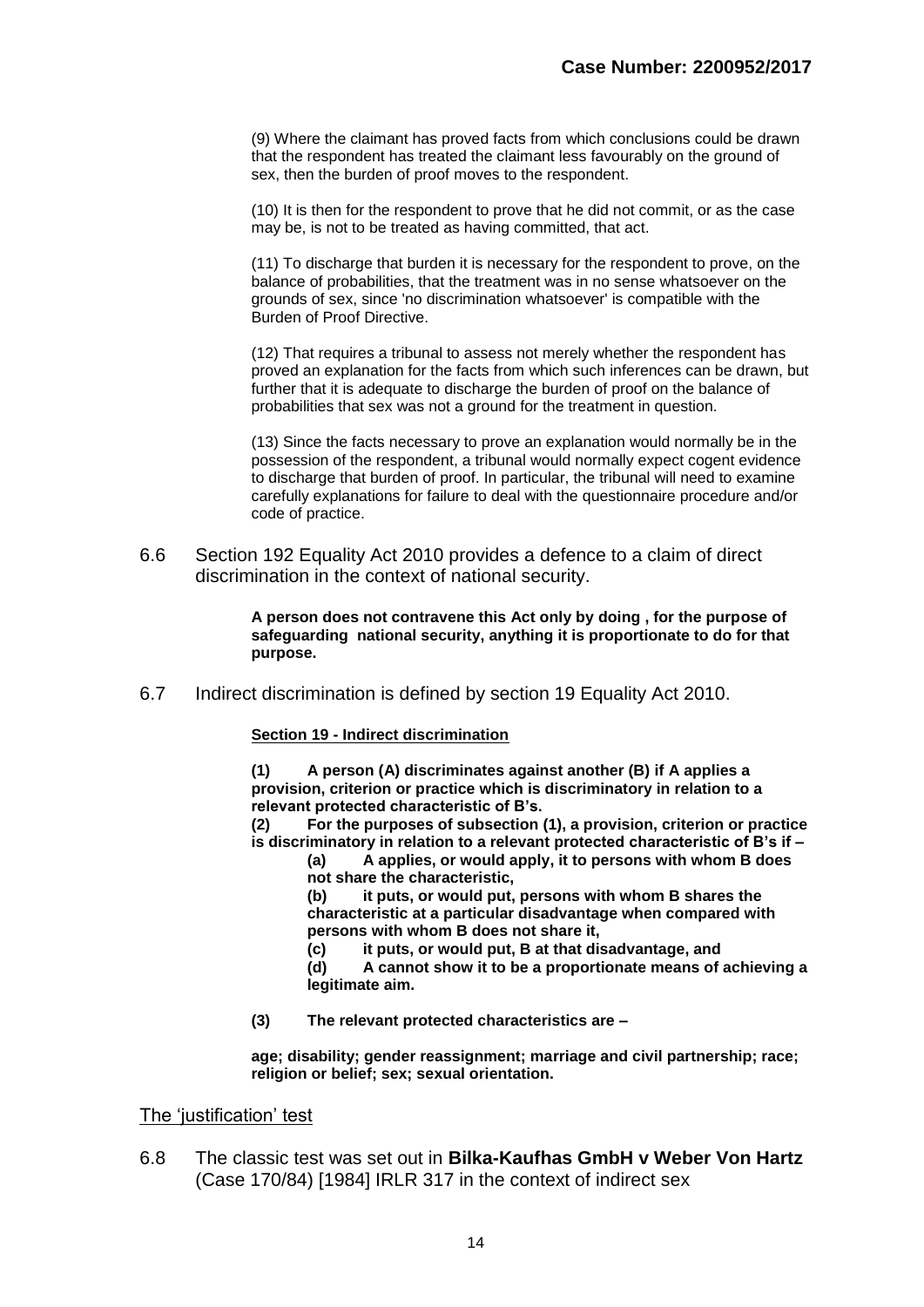discrimination. The ECJ said that the court or tribunal must be satisfied that the measures must "correspond to a real need … are appropriate with a view to achieving the objectives pursued and are necessary to that end" (para 36). This involves the application of the proportionality principle. It has subsequently been emphasised that the reference to "necessary" means "reasonably necessary": see **Rainey v Greater Glasgow Health Board (HL)** [1987] ICR 129 per Lord Keith of Kinkel at pp 142-143.

- 6.9 The principle of proportionality requires an objective balance to be struck between the discriminatory effect of the measure and the needs of the undertaking. The more serious the disparate adverse impact, the more cogent must be the justification for it: **Hardys & Hansons plc v Lax** [2005] IRLR 726 per Pill LJ at paras 19-34, Thomas LJ at 54-55 and Gage LJ at 60.
- 6.10 It is for the employment tribunal to weigh the reasonable needs of the undertaking against the discriminatory effect of the employer's measure and to make its own assessment of whether the former outweigh the latter. There is no 'range of reasonable response' test in this context: **Hardys & Hansons plc v Lax** [2005] IRLR 726, CA.

## **Conclusions**

- 7.1 We are concerned with the decision on 30 January 2017 to withdraw the offer of a placement in New Delhi, India as an immigration liaison officer. That decision to withdraw the offer was caused by the refusal to grant  $SC(E)$  clearance;<sup>2</sup> it is accepted by the respondent that the decision was made by Mr Sowerby. Mr Jackson approved it, and in that limited sense contributed, but his approval was not necessary, and the decision was that of Mr Sowerby. It is accepted that the decision had the consequence of preventing the claimant being posted to India. It was the only reason why the posting did not take place. Mr Sowerby knew that refusal of SC(E) clearance would have the direct effect of preventing the posting. We can refer to the refusal of  $SC(E)$  as the decision.<sup>3</sup>
- 7.2 The respondent's resistance to the claim is multilayered. First, it is alleged the decision was not detrimental treatment at all. Second, the decision was not direct discrimination. Third, if it was direct discrimination, there is a defence of proportionality pursuant to section 192 Equality Act 2010. Fourth, the provision criterion or practice adopted did not lead to a particular disadvantage. Fifth, if there was a PCP which led to particular disadvantage, it was a proportionate means of achieving a legitimate aim. We will need to consider each of these elements of the defence.

## Detrimental treatment

<sup>1</sup> <sup>2</sup> At the remedy hearing the parties agreed that this reference to refusal could cause confusion. We agreed that the "refusal" simply refers to the refusal to grant overseas clearance for India.

<sup>&</sup>lt;sup>3</sup> The respondent has not suggested that there can be a distinction made between the removal of the posting-offer and the refusal of clearance such as may be envisaged in *CLFIS Ltd v Reynolds 2015 EWCA Civ 439.*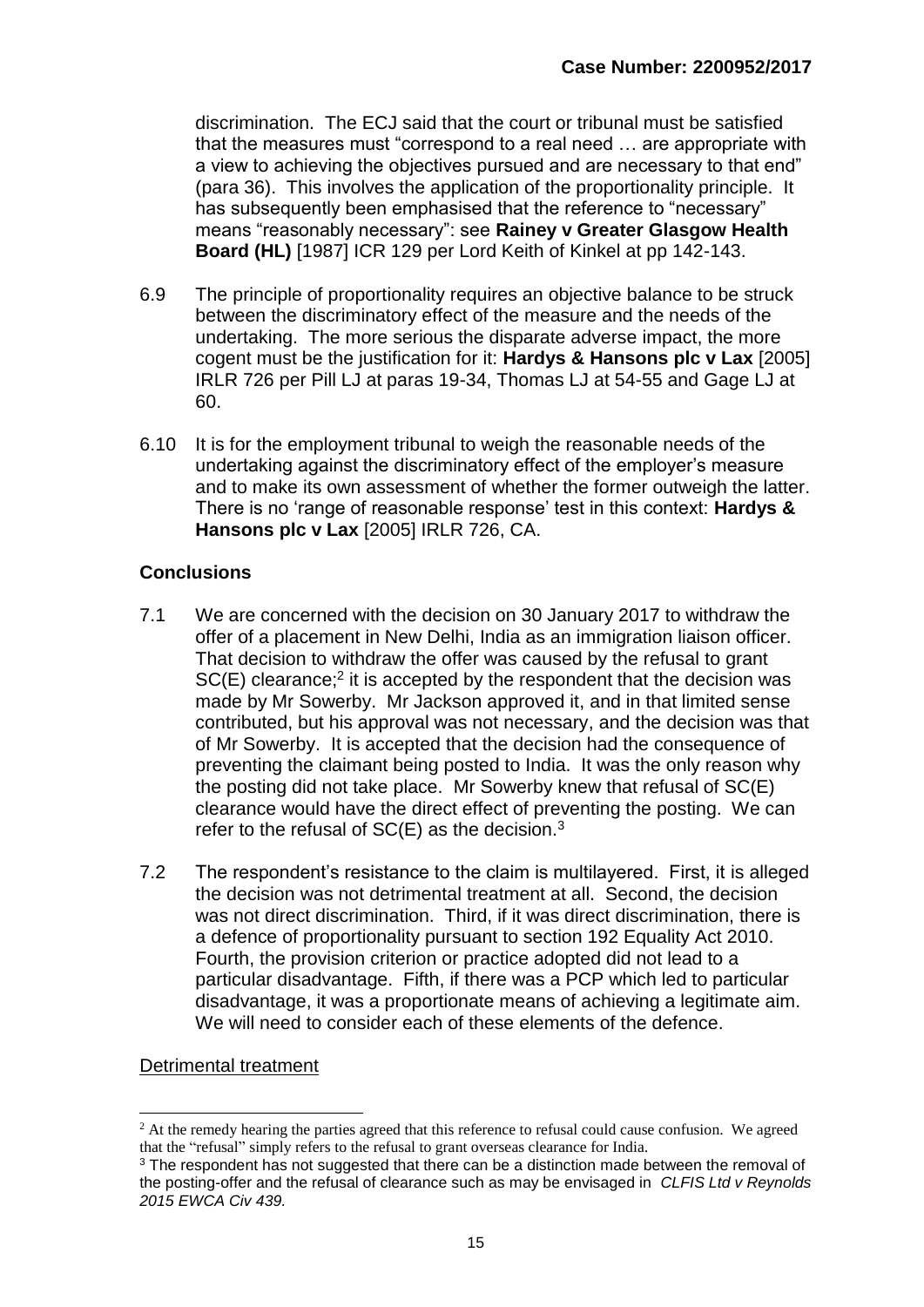- 7.3 The respondent's submissions do not deal directly with this question, although it is clear that the tribunal is invited to find that there could not be less favourable treatment, because the treatment itself was not detrimental.
- 7.4 The respondent's submissions seek to justify the assertion that the respondent's actions were not detrimental.

**10. It is for the Tribunal to judge what constitutes less favourable treatment. It is not enough for the Claimant to assert that he has been treated in a particular way which he considers to be disadvantageous (***Burrett v. West Birmingham Health Authority* **[1994] IRLR 7). In Burrett the claimant (a female nurse) objected to having to wear a cap at work because she found it demeaning. The EAT held firstly, that the tribunal was entitled to find this was not less favourable treatment within the meaning of the Sex Discrimination Act 1975, s.1(1)(a), since male nurses also had to wear uniform, albeit not a cap; and secondly, the fact that she thought she was being less favourably treated did not mean that she was within the section.**

**11. The Respondent submits that viewed objectively, the Claimant was not subjected to less favourable treatment:**

**a. Firstly, no employee can chose a country to which they wish to be posted (applicants are asked to indicate the countries in which they are not prepared to serve). This is explained within the ILO job advert [Supplementary Bundle, 1-8] and was accepted by the Claimant (see §4 of the Claimant's Witness Statement). The Respondent would have been perfectly entitled to have offered the Claimant a posting to any location subject to the applicant specifying where they did not wish to serve (see the ILO job advert [Supplementary Bundle, 4]). Indeed, had the Respondent considered the Claimant's responses in the 'Security Questionnaire Supplement – Overseas Postings' before making the conditional offer of a posting to New Delhi, it is probable he would have been offered a different posting altogether.**

**b. Secondly, as the Claimant accepted before the Tribunal, there are the same career and personal development opportunities in whichever post an employee is located. As the Claimant put it, the opportunities are what an individual makes of them. Save for the Claimant's concerns about Doha, there is no evidence before the Tribunal that the Claimant would have been advantaged by being posted to New Delhi as opposed to any of the other locations which were available.**

**c. Thirdly, the Respondent's decision in fact removed disadvantage and unfavorable treatment because it prevented the Claimant from being exposed to the security risks (including personal safety risks) which would otherwise arise.**

**12. As the EAT concluded in** *Keane v. Investigo* **and others (UKEAT/0389/09), a person who has no interest in a job which has been advertised discriminatorily cannot be said to have suffered a detriment. Underhill P held that an applicant who is not considered for a job in which he or she is not in any event interested cannot in any ordinary sense of the word be said to have been comparatively unfavourably treated (for a direct discrimination claim) or put at a disadvantage (for an indirect discrimination claim).**

**13. The Respondent submits that on an objective basis, the Claimant has not in fact suffered less favourable treatment than any other person.**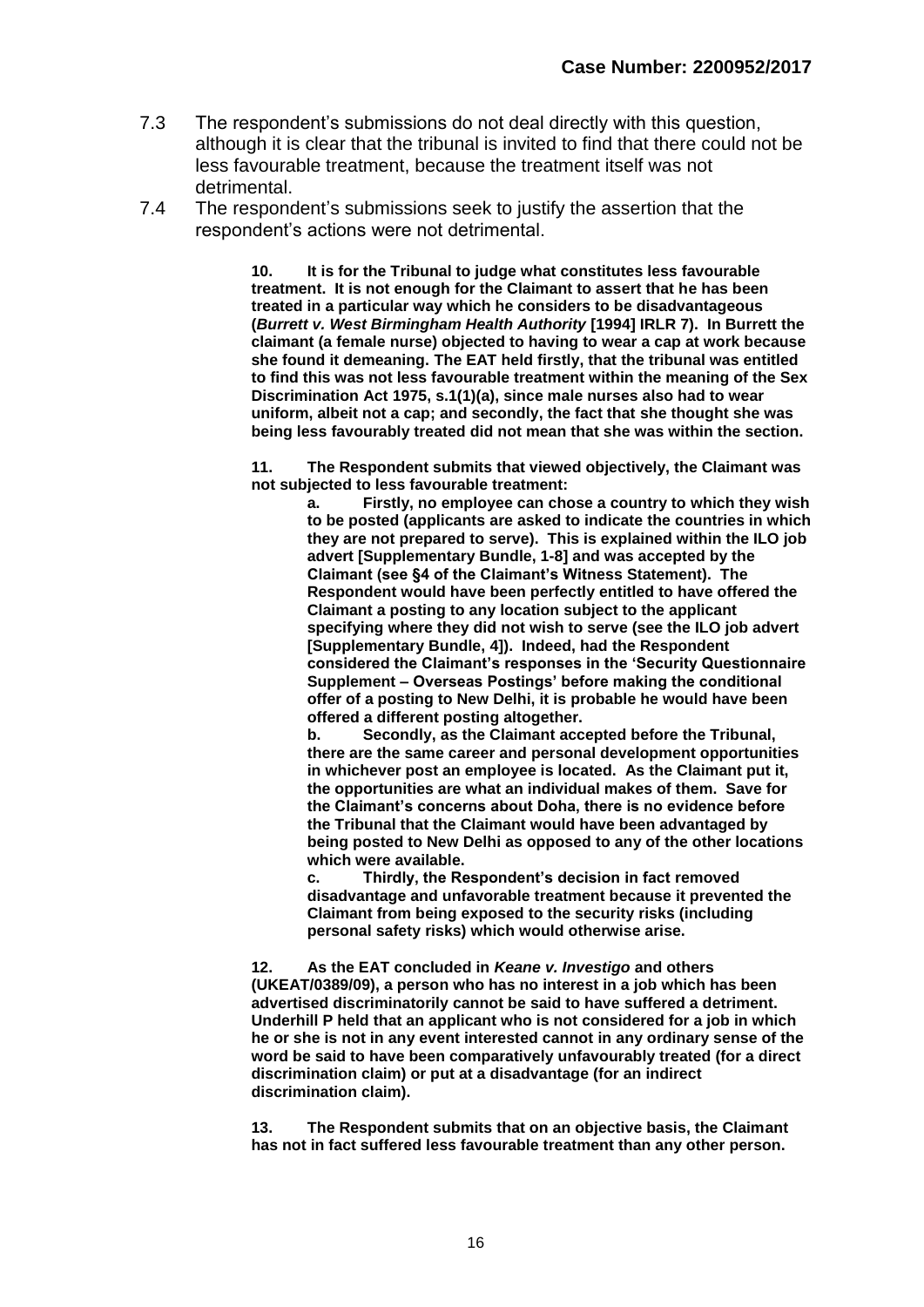- 7.5 This submission appears to proceed on the basis that the tribunal should consider the question of detriment objectively. Cited in support of this are **Burrett** and **Keane**. It is suggested that **Burrett** is authority for the proposition that it is not enough for a claimant to view the treatment as disadvantageous. That may be right. However, it is not authority for the proposition that the employee's view as to whether something is a disadvantage is irrelevant. The withdrawal of a foreign posting cannot be compared to wearing a hat as part of a uniform, **Burrett** is of not assistance.
- 7.6 **Keane** is of no relevance. It is fact dependent and casts no light on this case. This is not a case where it can be said that refusing the posting is not a detriment, as it was not a job in which he was not interested. He wanted to be posted to India.
- 7.7 The respondent fails to address the relevant case law. Lord Justice **Brightman in Ministry of defence v Jeremiah** 1980 ICR 13, CA, stated detriment "exists if a reasonable worker would or might take the view that [the action of the employer] was in all the circumstances to his detriment." In **De Souza v the Automobile Association** 1986 ICR 514, CA, Lord Justice May confirmed the question is to be considered "from the point of view of the victim. If the victim's opinion that the treatment was to his detriment is a reasonable one to hold, that ought, in my opinion, to suffice." This was supported by the House of Lords in **Shamoon v the Chief Constable of the Royal Ulster Constabulary** 2003 ICR 337, HL. An unjustified sense of grievance will not be enough, but there is no need to show physical or economic consequence.
- 7.8 The claimant's subjective belief cannot be ignored. When the tribunal accepts that the subjective belief of the claimant is that he or she has suffered some detriment, it is necessary to consider, objectively, whether there was a detriment. It may be appropriate to have regard to whether a reasonable worker, in the same circumstances, would view the treatment as detrimental.
- 7.9 The claimant subjectively viewed the refusal of enhanced clearance and withdrawal of the offer as a detriment. His reason can be stated briefly. India was his first choice and his preferred posting. He would be able to use his language skills. He wished to experience the country and its culture. It was financially more advantageous, as the cost of living was lower, so he could have hired nannies, cooks and drivers. The refusal could lead to negative perceptions of him. Put simply, the posting to India was something that he desired, welcomed, and valued. Doha was not his preferred option and there were perceived problems. It was financially less advantageous, he believed that there was poorer access to medical care and he was particularly concerned because he had a heart condition: he was concerned the relevant expertise could not be accessed. There was a possibility of he and his family being exposed to racism. The transport infrastructure was problematic, and he did not drive.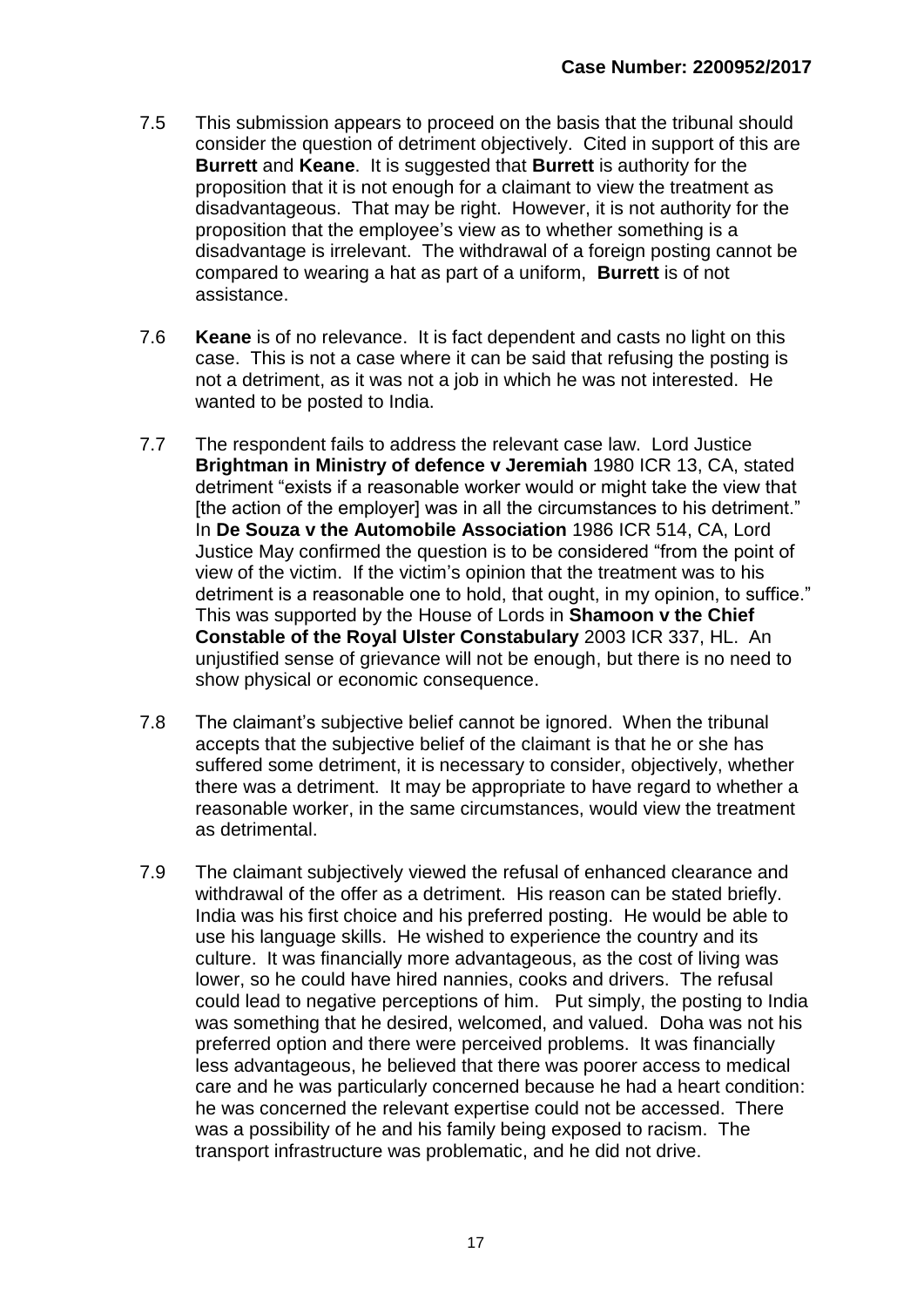7.10 The respondent alleges there was no detriment for a number of reasons: no person can chose a country; all postings carry the same personal development opportunities; the refusal of posting "removed" disadvantage, as he would not be exposed to "the security risks (including personal safety risks) which would otherwise arise." The respondent's assertion that the claimant should be content with its decision because he did not have a right to choose a country, they believe personal development opportunities will be equivalent, and that in some manner he will not be exposed to security or personal safety risks is no answer to the charge of detriment. The respondent has denied the claimant an opportunity that he desired, welcomed, and valued. It is a detriment viewed both subjectively and objectively.

#### **The reason for the decision**

- 7.11 Was the treatment because of race?
- 7.12 There are occasions when it may be helpful to construct a hypothetical comparator. It is not necessary in all cases. It is always necessary to focus on the reason. We must apply the reverse burden. Below, we will say more about the nature of the comparator in this case. However, the first question we must ask is whether there are facts from which we could decide, in the absence of any other explanation, that the employer contravened section 13.
- 7.13 It is claimant's case he was discriminated against because of race. He relies on his Indian national origin. As a result of that Indian national origin, it is part of his case that he is more likely to have relatives who live in India than someone of a different ethnicity or national origin.
- 7.14 It is implicit in his case that his reference to national origin is not construed narrowly. The claimant is British, but the historical link with India could not be ignored. When defining the claimant's race, his ethnic origin cannot be ignored. The respondent's submissions do refer to the claimant's ethnicity, and it is apparent that the respondent draws no distinction between his ethnic or his national origin. In the context of the case as presented, there is no difference alleged between ethnic or national origin, and we will adopt the terms ethnic origin and ethnicity.
- 7.15 The respondent concedes that the claimant is likely to have more relatives in India than someone who is of a different ethnic origin. This arises from the claimant's ethnic origin.
- 7.16 Mr Sowerby's decision was based on the number of relatives revealed by the claimant in his security questionnaire. He did not analyse the closeness of the relationships (albeit the relevant questionnaire identified the relatives as aunts, uncles, cousins etc.). He relied solely on the number. In his oral evidence, Mr Sowerby defined the closest relationships, excluding any partner or children, as being parents and siblings. The closest relationships the claimant had in India were uncles,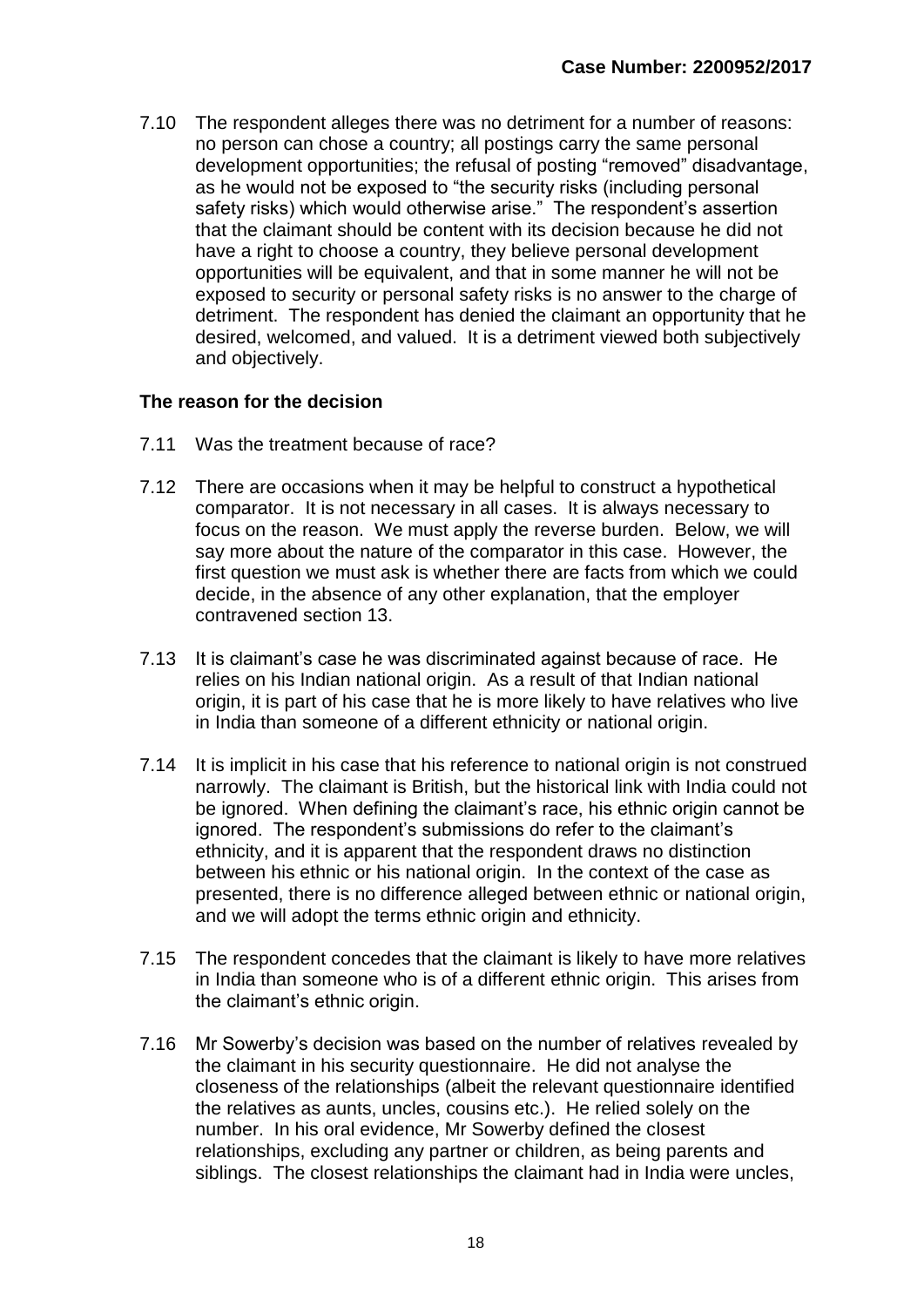aunts, cousins, nephews and nieces, but Mr Sowerby did not have regard to this when making his decision.

- 7.17 During the hearing, the claimant made it clear that he was not suggesting that Mr Sowerby was consciously discriminating. It is the claimant's case that Mr Sowerby's concerns went beyond concerns about the number of the relatives and embraced, whether Mr Sowerby understood consciously or not, a negative attitude based on assumptions about how those of Indian nationality or Indian ethnic origin would, or do, behave.
- 7.18 The claimant does not have to prove the facts that could turn the burden. If there are facts from which it could be decided, in the absence of any other explanation, that the provision was contravened, the burden will shift. A finding of discrimination will frequently depend on what are the proper inferences that can be drawn from primary facts.
- 7.19 It is rare to find direct evidence of discrimination. The tribunal must be alert to the fact that employers may not recognise their own discriminatory behaviour, or they may be unwilling to accept or acknowledge it. However, where there are facts from which the discrimination could be found, and that includes where it could be proper to draw secondary inferences from primary facts, the burden shifts.
- 7.20 All relevant facts should be considered, including a person's stated reason for a decision. Such facts can include a failure of adequate explanation for unreasonable, or irrational, behaviour; the inference is not drawn not from the unreasonable behaviour, but from the failure of explanation.
- 7.21 In this case, we found that there are facts from which we could conclude there was discrimination, being both the evidence advanced by the respondent's witnesses, and also unreasonable or irrational behaviour, for which there is no adequate explanation.
- 7.22 During his oral evidence, Mr Sowerby asserted that in making his decision he was exercising his experience of eight years. He was asked to explain what he meant by his experience. Part of his experience related to the importance of the closeness of relationships. He stated that the general potential for influence was greater with the closest relatives. He was particularly concerned about parents.
- 7.23 Mr Sowerby stated his experience was that the potential for conflict of interest was an important factor. He was asked to expand on what he meant by a conflict of interest. He considered that having dual nationality could constitute a conflict of interest, as there remained some loyalty to another nation. That potential conflict of interest extended as far as naturalised British citizens. When asked about national origin, Mr Sowerby referred to the country of origin and did not seek to draw a distinction between country of origin or national origin. Having a country of origin other than the UK was also, in his view, a conflict of interest. For Mr Sowerby, the importance of the conflict of interest is that it increased the likelihood of security breaches. He did not define country of origin. He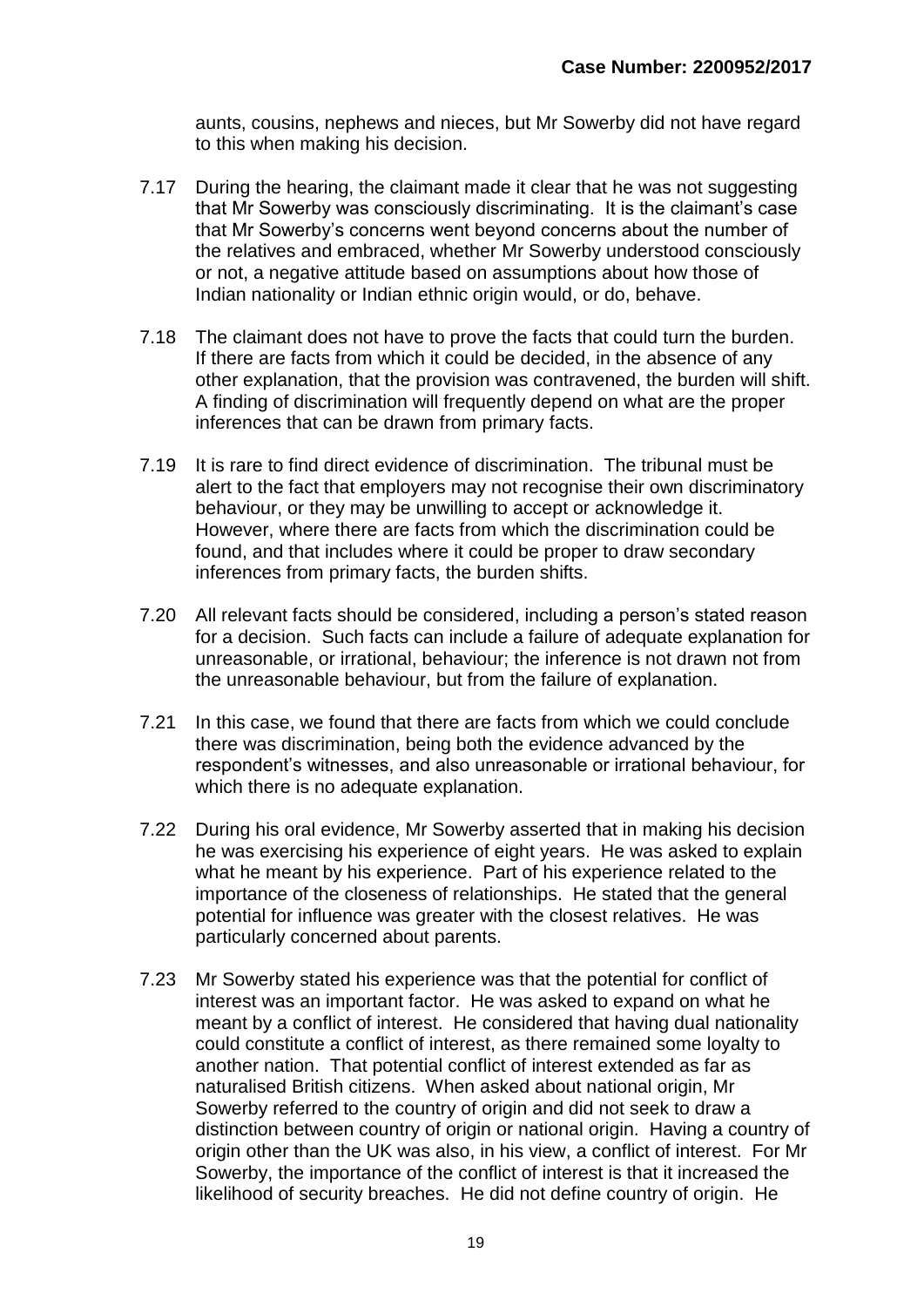questioned what was the difference between country of origin and national origin. For him, the question of conflict of interest was inextricably linked with the strength of a connection to another country. We have no doubt from his answers, and his email of 31 January 2017, that the potential conflict of interest extended as far as British citizens who he viewed as having a different "country of origin."

- 7.24 It is rare to find such clear, direct evidence of discrimination. We have no doubt that Mr Sowerby was expressly confirming that he treated differently those individuals who are either naturalised British citizens or who were British born citizens who have a significant national origin connected with another country. Moreover, it is also clear that this concern goes far beyond a simple recognition that an individual may have a number of relatives in another country. There is a suspicion of individuals who are either naturalised British citizen, or who are British, but have a national origin connected with another country, such as India. The reference to the potential conflict of interest makes it clear that those individuals are seen as a higher potential risk than people who do not share that racial characteristic. We are satisfied that the reference to a potential security risk is not simply a focus on the relatives within the country; it is clear that suspicion has fallen directly on the individual who has security clearance. The racial characteristic, in this case ethnic origin, caused him to form the view the claimant may succumb to a request for information because he had a conflict of interest. The assertion that the individual employee's integrity is not being questioned is fundamentally undermined by the conscious and subconscious thought processes based on the stereotyped assumption that someone who has a "country of origin," other than the UK is likely to have a conflict of interest and, it is implicit in the reasoning that the individual is more likely to succumb to pressure because of the potential divided loyalty.
- 7.25 There is no doubt that the burden shifts.
- 7.26 Even if there were not such clear, direct evidence of discrimination we would have found the burden shifts, as the procedure demonstrates unreasonableness and irrationality.
- 7.27 In this case, the only concern about the claimant, which was relevant to Mr Sowerby's decision, was the possibility that he would disclose information sensitive to national security. It was recognised that would be a breach of duty and contrary to the Official Secrets Act. It would potentially lead to prosecution and the loss of his job.
- 7.28 There were three sources of pressure identified: doing favours for relatives because of family loyalty; blackmail, for example over an affair; and simple bribery. As regards blackmail and bribery, it was conceded that having relatives in the host country presented no greater risk when being posted to that country. As regards family loyalty it is postulated, in some way, that because of some sort of family favour, classified information would be released. The justification for this appeared to be that the more relatives there were, the more likely it would be that a request would be made.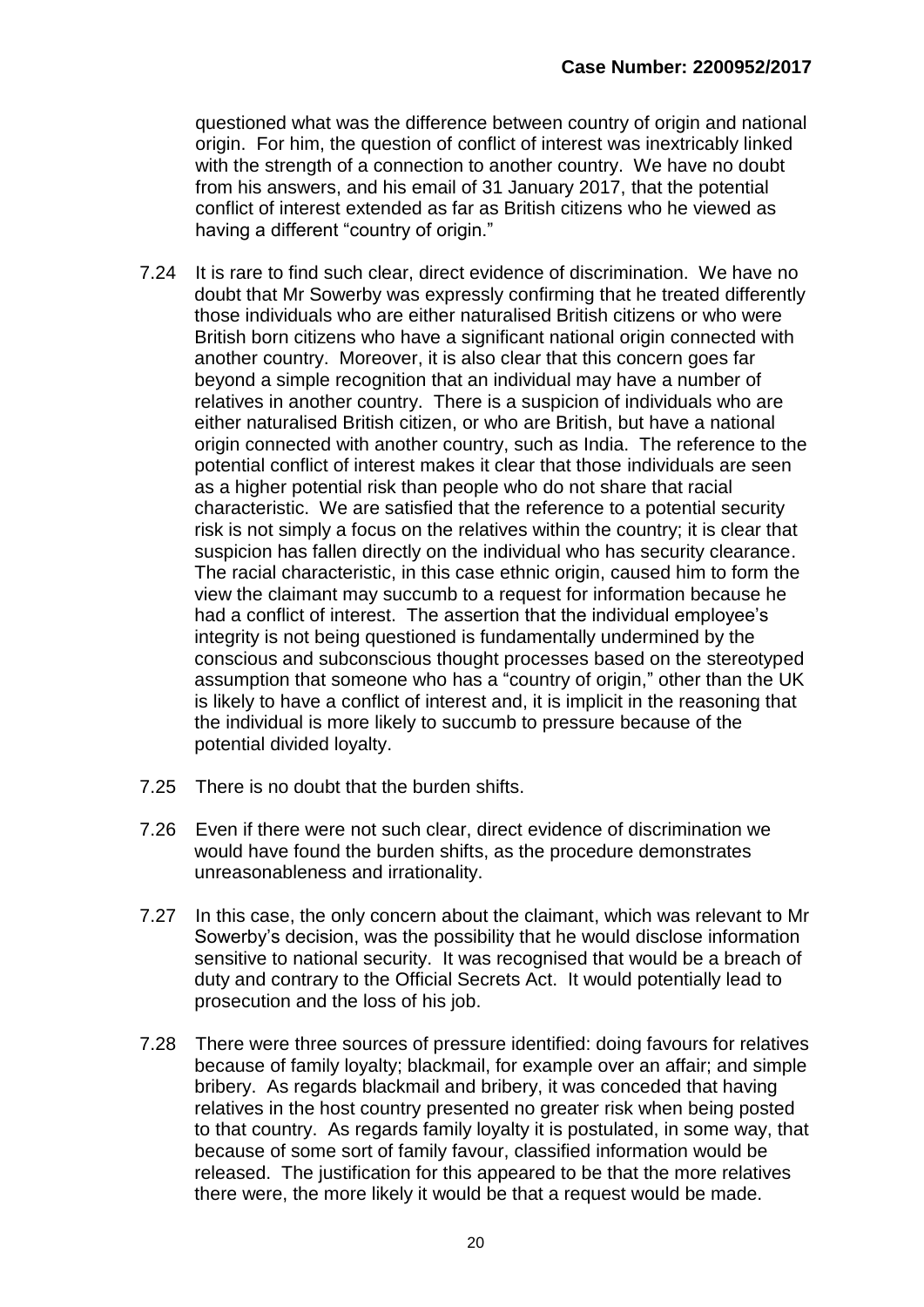However, as to why that would make it more likely that the claimant would succumb to such a request is unexplained. It can only be understood in the context of a belief that someone of Indian ethnicity would be more likely to succumb to the "conflict of interest" thought to exist by Mr Sowerby. This, in itself, would suggest an unjustified stereotype.

- 7.29 The suggestion that if there were more relatives, there would be more scope for hostile third parties to use threats towards his relatives to secure compliance is unconvincing. The claimant stated, that such coercion is more likely to be effective by threats towards the close family members, particularly his spouse or children, but having a spouse and children does not preclude a person being posted to a country. If an individual were to succumb to threats directed at aunts, uncles, cousins, nephews or nieces it is difficult to see how the number of those could make any great difference. The respondent's arguments that there may be more individuals who could be approached is unconvincing.
- 7.30 Nevertheless, it is appropriate when considering issues of national security for the tribunal to have regard to the fact that these are serious concerns and the stakes may be high. It may be the tribunal has not been told all of the detail and it should give due weight to the concerns and opinions of those who are operatives.<sup>4</sup> With that in mind, we did enquire about the objective evidence to understand how many times, in the experience of Mr Jackson, there had been some approach, through a relative, in an attempt to secure national security information. We did not go into the detail of any specific event; it was not relevant. Mr Jackson knew of one occasion, and as we understood his evidence, that encompassed countries beyond India. There was no suggestion that leaks of national security information to an employee's relatives were thought to go undetected. The threat is so uncommon that there is a degree of irrationality in suggesting that there is a material increase given the number of relatives.
- 7.31 We do not accept that there was a rational explanation for why it should be thought that the possibility of relatives seeking information that is sensitive by reason of national security is a real risk, and any explanation advanced is undermined by the negative attitude shown towards individuals by reason of the "country of origin."
- 7.32 Mr Sowerby relied on the fact that the claimant had revealed 37 relatives. His evidence was that this was a large number of relatives remaining in the country from which the claimant can trace his ethnic origin. He pointed to evidence from his consideration of a number of questionnaires where such large numbers had not been revealed. However, he accepted that no guidance is given on those questionnaires as to who constitutes a sufficiently close relative. No checks are made initially, as to the veracity of the information given. Some further information is gained when

<sup>-</sup><sup>4</sup> The respondent cites *Beghal v Director of Public Prosecutions* [2015] UKSC 49 in support of the general proposition. We note para 76 of *Behal,* it may not always be necessary for the executive to produce positive evidence to show how the means used is no more than is required, but this is not authority for proposition that assertion will always be sufficient.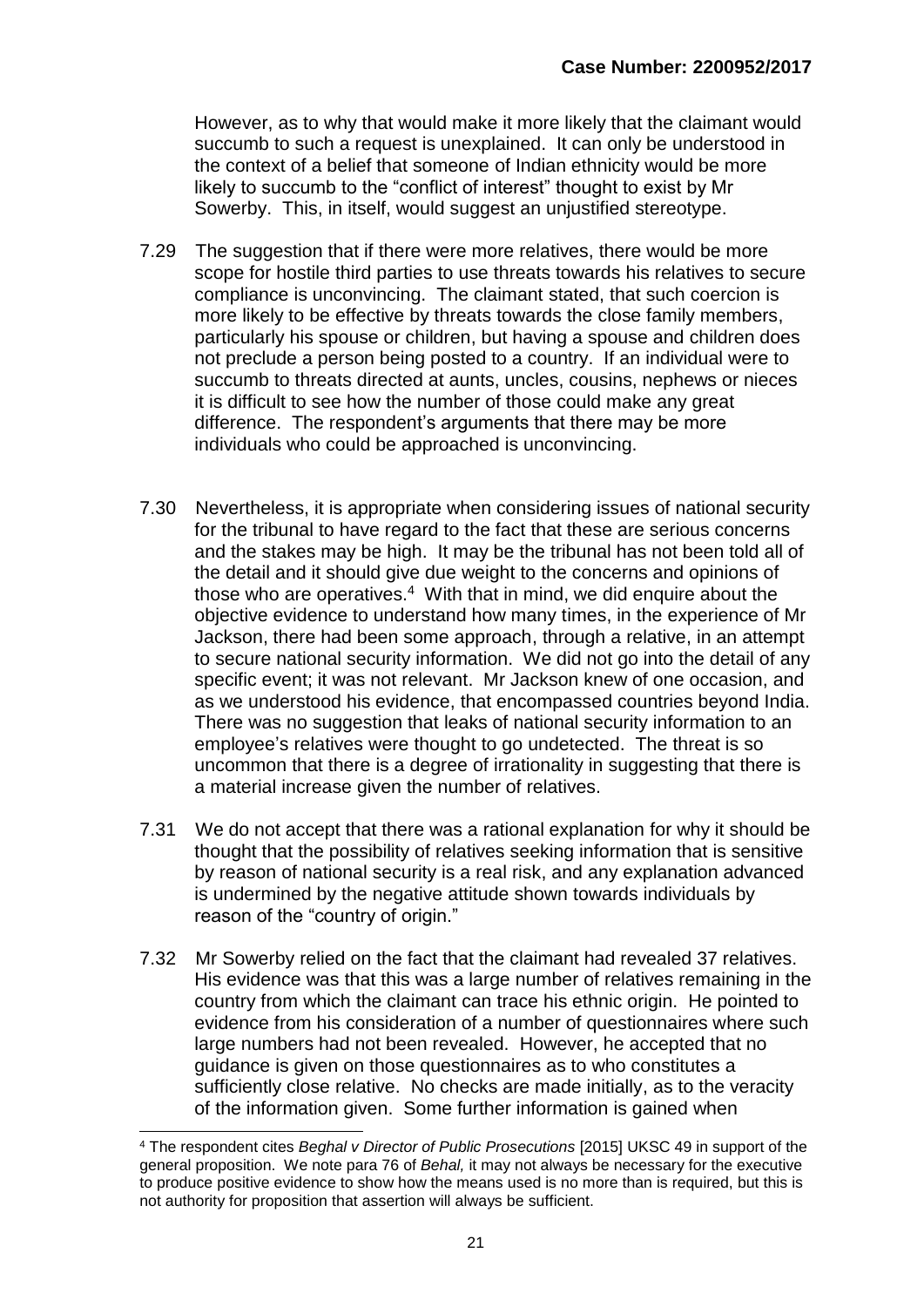enhanced clearance interviews take place and it is apparent that many individuals then reveal more extensive relations. Moreover, he accepted that the number of relatives does not necessarily say anything about the contact with those relatives. Mr Jackson suggested that close contact for him would indicate an oral discussion, at least, over the Internet in recent years. However, that was not a definition suggested by Mr Sowerby. It was not a definition which was included anywhere. There is a degree of subjectivity.

- 7.33 Mr Sowerby accepted that if consideration was given to the relationship of those 37 individuals at interview, it may be decided that the contact was too insignificant and the relationship too remote for there to be concern. The interview may demonstrate that the number of relatives is no barrier to the posting.
- 7.34 It is not unusual for there to be a number of siblings in a family. When looking at an individual's parents, this may mean that there are a number of aunts and uncles. Each of those may have had children who would be first cousins. They in turn may have gone on to have children. We indicated that we would take judicial notice of the fact that even one or two aunts and uncles may lead to further generations and that it would not be unusual to trace dozens of such relatives. There was no suggestion that we should not take judicial notice of that fact.
- 7.35 Given that it is appropriate to consider close relatives of both the applicant and the applicant's partner and their children, who may in turn have children, 37 is not a large number. When this was discussed with Mr Sowerby, he sought to justify his view on the basis of his knowledge of the questionnaires, even though he had conceded that those questionnaires were frequently inadequate, were not consistently completed, were not buttressed by appropriate definitions of close relatives, and were found to be misleading on interview. His failure to acknowledge the likelihood of large families indicated a degree of irrationality.
- 7.36 We are also concerned about the use of statistics. It is dealt with at paragraph 37 of his submissions.

**37. The Respondent submits that the decision was proportionate to the risk. As Mr Jackson explained in response to questions by the Tribunal: whilst there is a very low likelihood of a family member approaching an employee of the Respondent to obtain information the disclosure of which would be damaging to national security and the employee acting on that approach, such a disclosure would have a very high impact. The risk was heightened in the Claimant's case because of the number and in some instances closeness of the family connections. As Mr Jackson put it: if there is a chance that one person will do something, the probability of that 'something' occurring is increased 37 times if there are 37 people. Whilst the Tribunal may consider the risks to be lower from a niece or nephew, that is not a straightforward assessment particularly where the concerns include a concern that threats may be made to the health and safety of a family member who in turn seeks to persuade the employee to act.**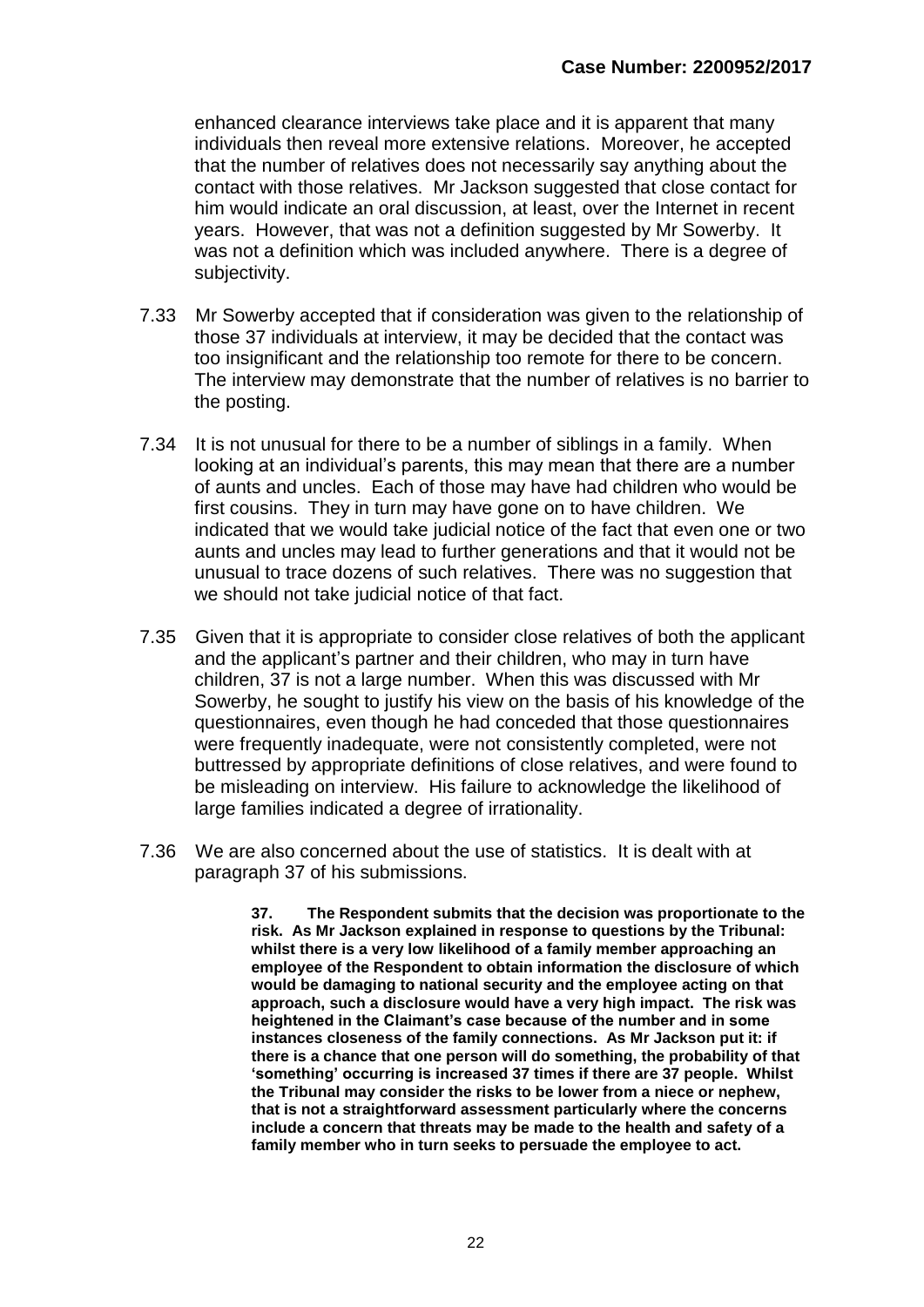- 7.37 It is difficult to understand exactly what is meant. It appears to be the respondent's suggestion that a risk will increase 37 fold if there are 37 relatives as opposed to 1. Such a conclusion would demonstrate an unsophisticated approach to probability. If the probability of a particular person making an inappropriate approach is extremely small, it does not follow that the degree of risk increases proportionately with the number of people. Each family member has exactly the same probability of making the unreasonable approach. The result is that the probability remains extremely small. It cannot be assumed that there is a material increase in risk.
- 7.38 There is irrationality in believing the disclosure of 37 relatives by somebody of Indian national origin is a large number. There is irrationality in basing that on a questionnaire which is known to be flawed in the information it gathers. There is irrationality in proceeding on the basis of the number of relatives disclosed, when it is known that an interview may lead to any fears being allayed.
- 7.39 We find there is a failure of explanation for the unreasonableness, or the irrationality. To the extent that there is any explanation, it is built on the concept of conflict of interest, a concept which Mr Sowerby referred to directly in his email to the claimant of 31 January 2017. He said the following:

**You will surely appreciate that should an employee have family members living in the country to which they are due to be posted - and I note that you listed over 30 family connections- it presents a risk that the employee may come under significant and unwelcome external pressure - in addition to the obvious conflict of interest risks.** 

- 7.40 The email does not go on to identify what are the "obvious conflict of interest risks." It is now apparent from his oral evidence, that the conflict of interest revolves around potential loyalty to a foreign state. If it were not otherwise clear from Mr Sowerby's evidence, it is clear from this email that he takes the view the claimant may be subject to a "conflict of interest." That conflict of interest is shorthand for saying that his loyalty may be divided, and he may have a loyalty to the host country. That in itself has nothing to do with the number of relatives who remain in the country.
- 7.41 The notion of conflict of interest is underpinned by ingrained, unquestioned, and stereotypical views based on perceived loyalty of those with dual nationality, those who are naturalised British citizens, and those who have a different "country of origin."
- 7.42 It follows that there is a unreasonableness and irrationality in rejecting an application for clearance solely on the number of relatives in the host country. The failure of any rational explanation would lead to the burden shifting. When looking at the explanation, we cannot ignore the fact that there is clear evidence in Mr Sowerby's email that the reason for rejection includes the perception the claimant may be subject to a conflict of interest. That conflict of interest arises out of Mr Sowerby perception,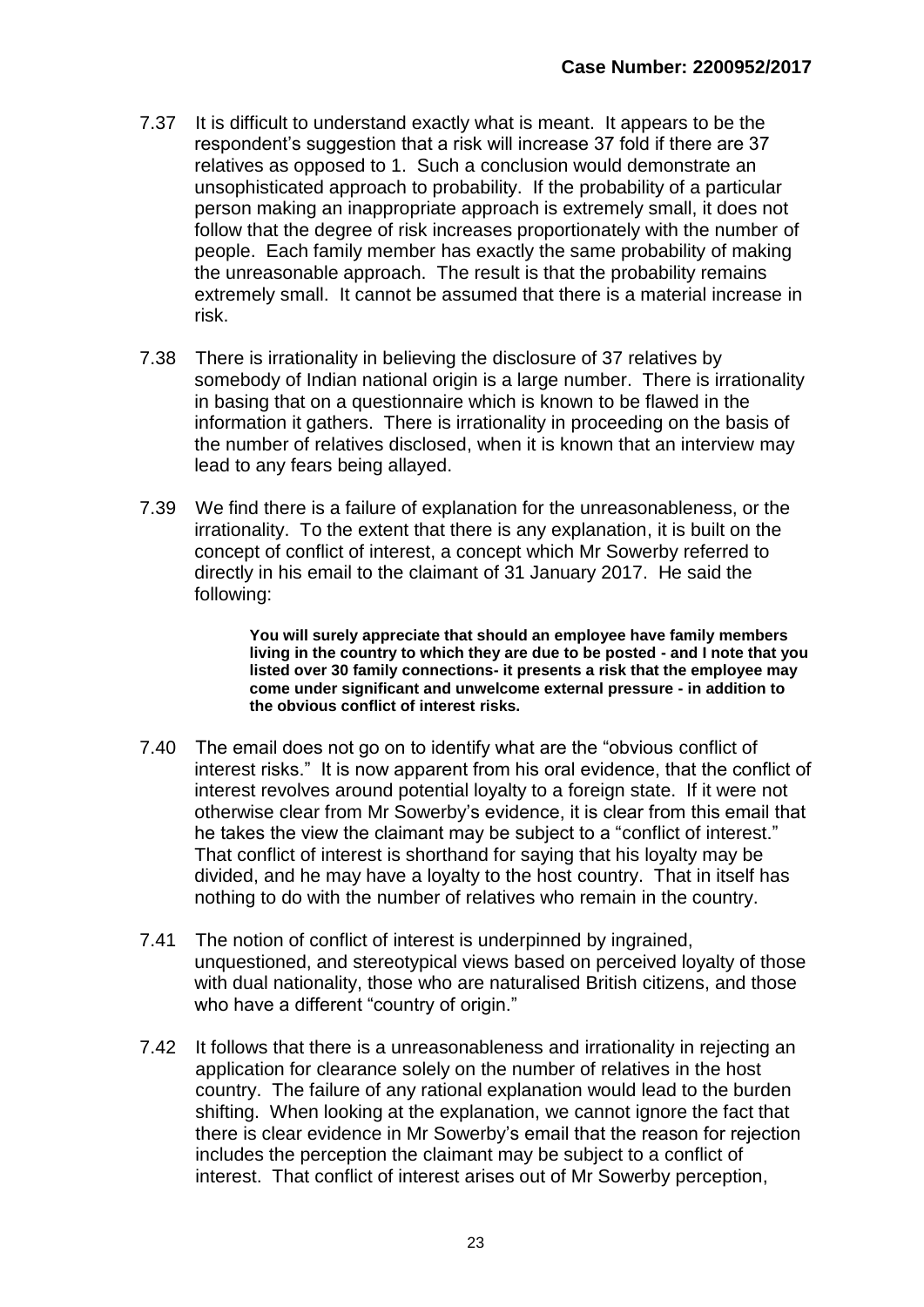which is based on the claimant's country of origin, as he put it. That country of origin is India.

#### The comparator

7.43 We have noted the burden shifts. It is appropriate for us to give some consideration to the comparator. The respondent identifies the comparator as follows:

> **7. The Respondent submits that the proper comparator must be a person not sharing the Claimant's race but who discloses within the 'Security Questionnaire Supplement – Overseas Postings' extensive or close family contacts within the proposed country of posting. In the context of this case, that proposed country of posting was India. As Mr Jackson explained, the level of risk to the interests of the United Kingdom (including national security risks) is different in India than in other countries.**

> **8. The comparator should therefore be a person who discloses extensive or close family contacts within India. It is not necessary that those family members should themselves be of Indian national origin as this was not (as Mr Sowerby explained) a factor in his decision. It was the geographical location of the family connections which was relevant.**

7.44 The respondent has referred to the guidance given by the EAT (Elias J) in **London Borough of Islington v Ladele** 2009 ICR 387. The case contains a helpful review the relevant law. Mr Justice Elias, as he was, notes that finding the reason was discriminatory encompasses the treatment of the comparator. At paragraph 32 he states:

> **…Accordingly, although the Directive and the Regulations both identify the need for a tribunal to determine how a comparator was or would have been treated, that conclusion is necessarily encompassed in the finding that the claimant suffered the detriment on the prohibited ground….**

7.45 Further, Mr Justice Elias noted that reliance on a comparator can be misleading. At paragraph 39 he states:

> **39. Furthermore, there is a particular situation where a focus on how the comparator was or would have been treated can be positively misleading. This arises because it is now well established that there will be unlawful discrimination where the prohibited ground contributes to an act or decision even though it is not the sole or principal reason for the act or decision. It follows that there will inevitably be circumstances where an employee has a claim for unlawful discrimination even though he would have been subject to precisely the same treatment even if there had been no discrimination, because the prohibited ground merely reinforces a decision that would have been taken for lawful reasons. In these circumstances the statutory comparator would have been treated in the same way as the claimant was treated. Therefore if a tribunal seeks to determine whether there is liability by asking whether the claimant was less favourably treated than the statutory comparator would have been, that will give the wrong answer.**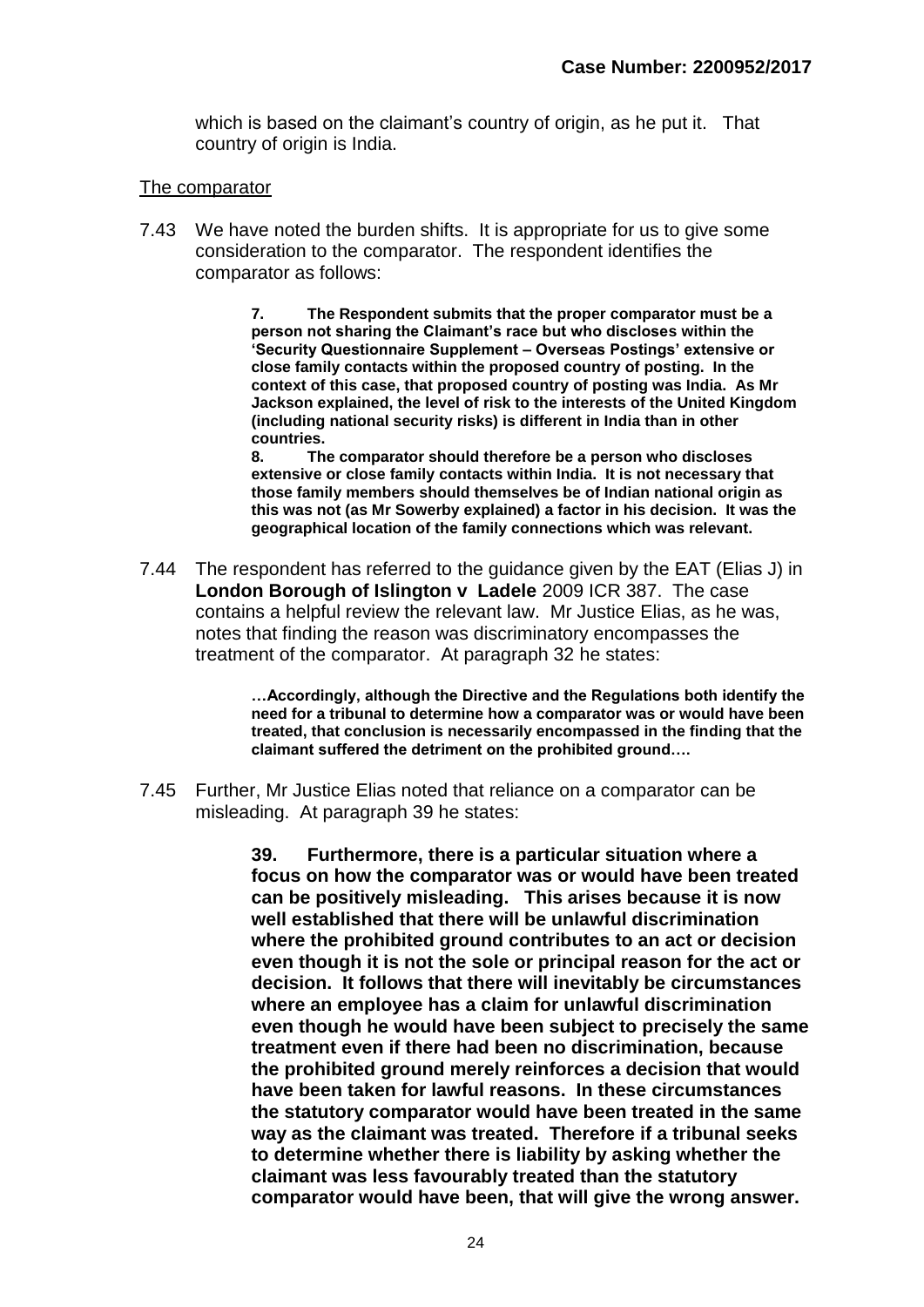- 7.46 When considering comparison of cases, there must be no material difference between the circumstances relating to each case.<sup>5</sup> The respondent identifies a number of circumstances which it says are material circumstances relevant to the comparison. The comparator should "be a person not sharing the claimant's race but who discloses within the 'Security Questionnaire Supplement – Overseas Postings' extensive or close family contacts within the proposed country of posting. In the context of this case, that proposed country of posting was India." The respondent's argument is that such a person would also have been rejected. That may, or may not be right. However, it would not necessarily mean that that the claimant was not rejected because of race. The respondent could also be assume that that the comparator individual had a "conflict of interest" because of the number of relatives living in a foreign country, who would, for the purposes of the comparison identified by the respondent, be of Indian nationality or national origin. If we accept that the comparator would have been refused enhanced clearance, that does not demonstrate that the claimant was not rejected because of race. It may be that the comparator would be rejected because of the race of the relatives living in India, not his race. Race would still be a material part of the reason. The wording of section 13 is wide enough to include discrimination by association, as it does not have to be the claimant's race with is the material factor.
- 7.47 This is one of those cases where the construction of a hypothetical comparator is open to fundamental dispute and may mislead the tribunal. In this case, it is clear that it is the reason which must be considered. Resolution of that the reason answers the comparative question.
- 7.48 From all we have said it follows if the claim of direct race discrimination is to be defeated, the respondent must prove its explanation. It is clear that what must be proven is that the reason is in no sense whatsoever because of the prohibited characteristic.

#### The explanation

- 7.49 Is there is an explanation advanced by the respondent which in no sense whatsoever was because of race?
- 7.50 The respondent's submissions do not expressly identify an explanation. The closest the submissions come to an explanation is by stating a "reason" for the treatment, it is dealt with as follows:

**18. The decision for declining security approval was not because of the Claimant's race nor those of his family members. The Respondent's evidence is clear: the reason for declining security approval was because of the family connections disclosed by the Claimant in his 'Security Questionnaire Supplement – Overseas Postings' [85-86] and the risks thereby posed to the interests of the United Kingdom Government (including the interests of national security) and the interests and safety of the Claimant and his family.** 

<sup>-</sup><sup>5</sup> Section 36 Equality Act 2010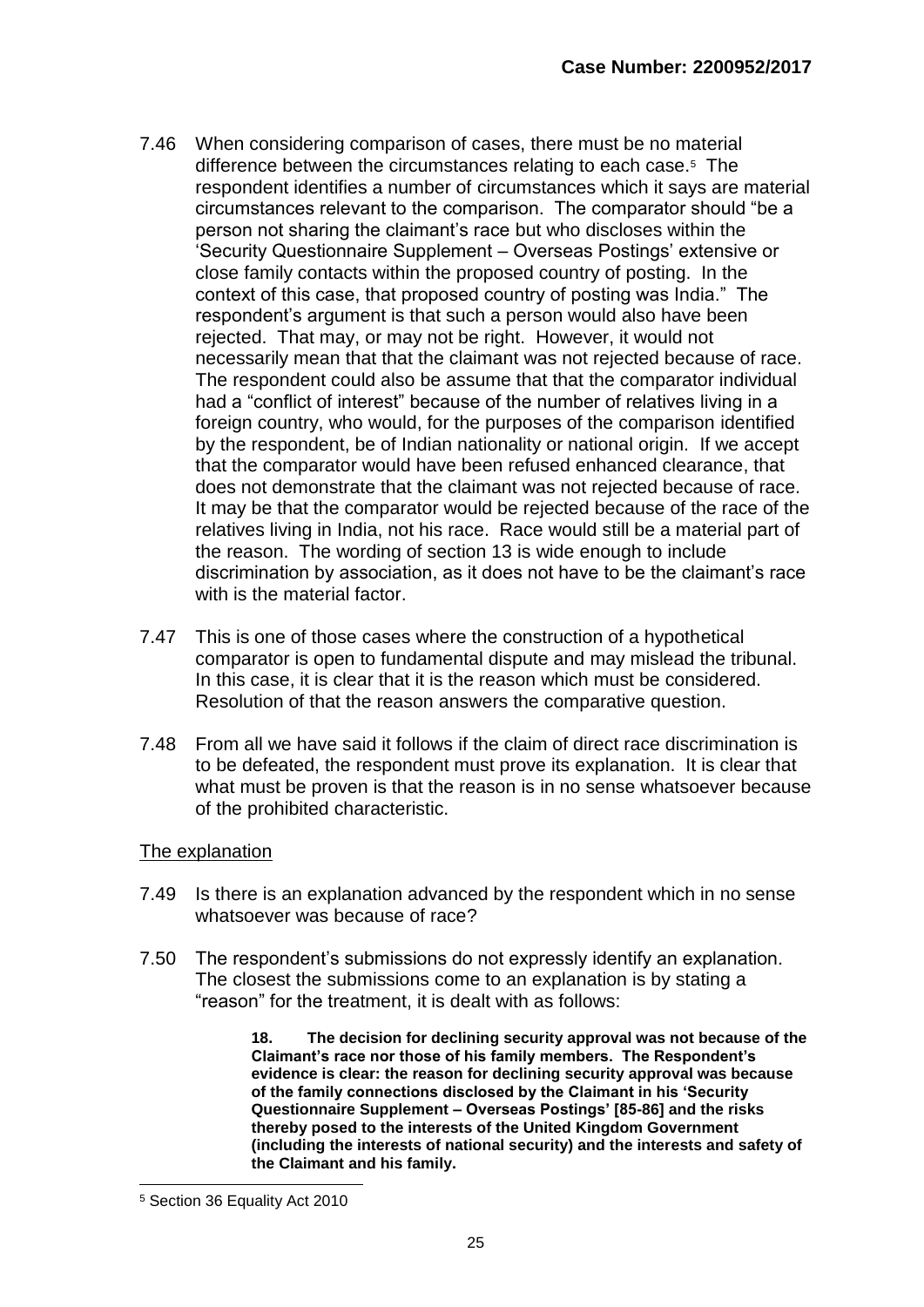**… 19. As Mr Sowerby explained in oral evidence: he was concerned about the potential for pressure to be applied to the Claimant's family members who in turn might apply pressure to the Claimant. Mr Sowerby was particularly concerned about the Claimant becoming subject to "coercion, exploitation or duress". He was concerned that the Claimant's family members could be used as a tool for the coercion, exploitation or duress of the Claimant. This is not to call into question the loyalty, honesty or character of either the Claimant or his family: however it recognises that there is a risk which applies to all of the Respondent's employees. That risk is increased – as in this case – where an individual is posted abroad. Both Mr Sowerby and Mr Jackson expressly refer to cases of which they are aware where due to local family pressure employees of the Respondent have been the subject of disciplinary action for inappropriately accessing sensitive information systems (see, for example, §7 of Mr Sowerby's Witness Statement and §6 of Mr Jackson's Witness Statement). 20. There is no basis for rejecting that evidence. Indeed, the Claimant's case on direct discrimination appears to be little more than an inference from a feeling that he was treated unfairly (see §28 of the Claimant's Witness Statement).**

- 7.51 It can be seen that the reason advanced is "the risks … posed to the interests of the United Kingdom Government (including the interests of national security) and the interests and safety of the Claimant and his family."
- 7.52 It is said that the decision was reached, and could be reached, from the disclosure in the questionnaire of 37 relatives. The reason set out in the submissions fails to acknowledge the assumptions made about the claimant and the obvious conflict of interest referred to by Mr Sowerby both in his oral evidence and in his email to the claimant 31 January 2017.
- 7.53 Mr Sowerby's perception of the claimant's county of origin, and hence his ethnicity led Mr Sowerby to believe the claimant had potential divided loyalties the number of relatives simply provided evidence which either established, or confirmed his perception. The number of relatives was the evidence that Mr Sowerby used to confirm and reinforce his true reason. The reason revolved around Mr Sowerby's belief that the claimant, because of his country of origin, posed a risk, as it was assumed he had divided loyalty. Therefore, it was the claimant who was seen as posing a risk. That risk was not based purely on the fact that he may be approached in one manner or another by relatives, but on the perception that, because of divided loyalty, he was more likely to succumb.
- 7.54 It has been the respondent's position that the claimant's integrity was never in question. That contention is contradicted by the evidence. The claimant integrity was the central issue. The respondent fails to establish its explanation. In this case the claimant's race was a material reason.

#### **Justification**

7.55 The respondent relies on section 192 Equality Act 2010. The respondent will be taken to have not discriminated, if the alleged discriminatory act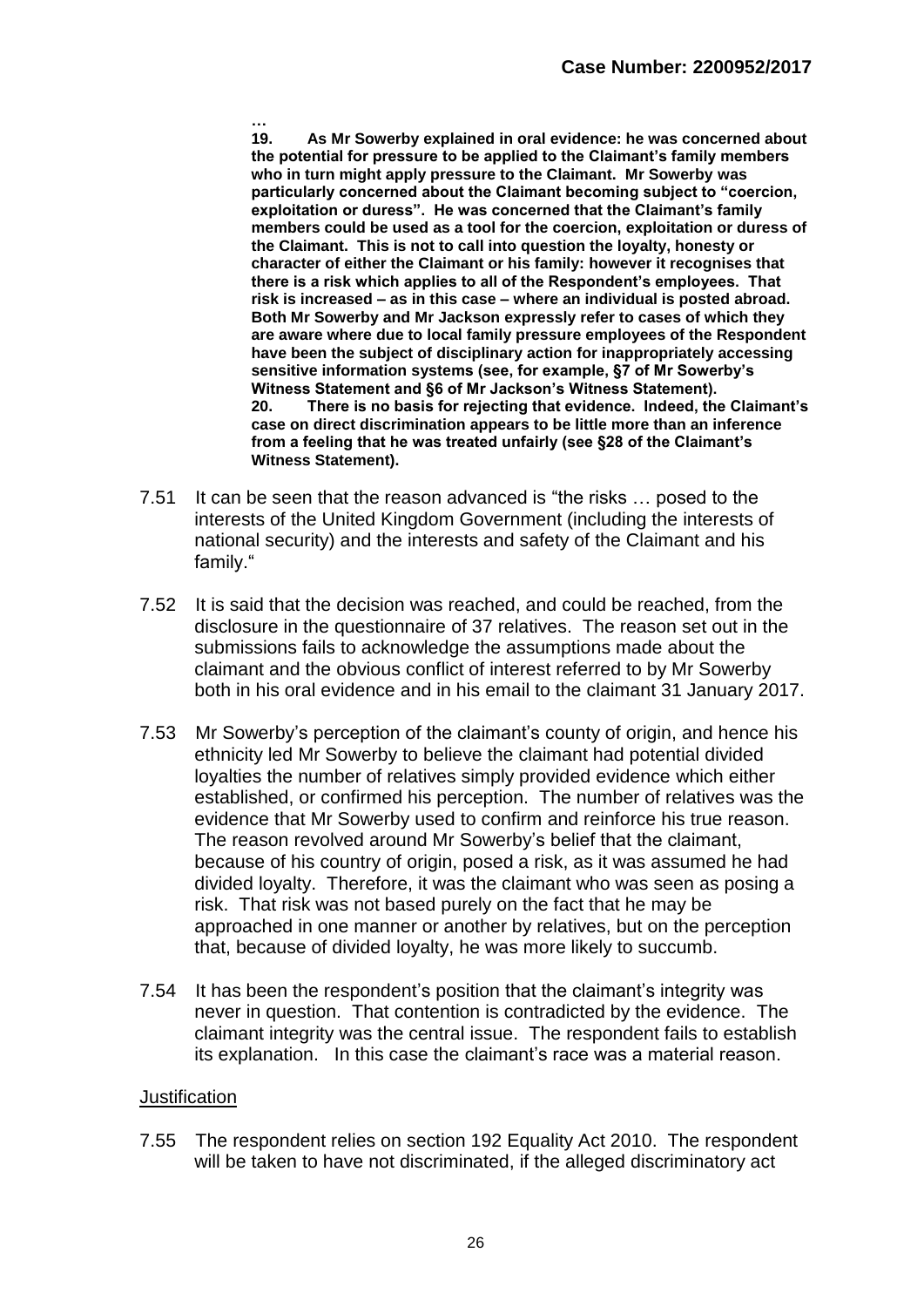was for the purpose of safeguarding national security and it was proportionate to do the act for that purpose.

- 7.56 We have some reservations about the applicability of the defence in this case. Had Mr Sowerby's concern been solely about corruption in visa applications, we doubt that that would have engaged national security. The mere fact that an individual may have access to sensitive information does not mean that everything that individual does is covered by national security or should be covered by the section 192 exception. However, Mr Sowerby's specific concern was about the claimant disclosing classified information. There can be no doubt that the protection of classified information is a way of safeguarding national security. The claimant did not challenge Mr Sowerby's contention that there was a potential for disclosure that could breach national security. In those circumstances, we accept section 192 is engaged. However, in the context of direct discrimination, it is only the respondent's concerns, so far as they engaged national security, they can be taken into account.
- 7.57 The language of justification in section 192 is not precisely the same language of justification section 19 EQA. That said, we specifically enquired whether the respondent sought to argue that the approach should be different depending on the section considered. Mr Dixey conceded that there was no difference, and it was still necessary to consider the aim, to consider whether it was legitimate, to consider whether the means achieved that aim, and then to consider proportionality. If it were otherwise, it is difficult to see how proportionality would be approached. Proportionality involves balancing the discriminatory effect against the reasonable needs of the respondent. It is difficult to see how those reasonable needs could be ascertained without an understanding of the aim, the legitimacy, and effectiveness of the means.
- 7.58 It appears to the tribunal that the respondent's submissions may implicitly depart from that concession. The section on indirect discrimination reads as follows:

**[4]e. If so, did it put persons of the same race (national origins) as the Claimant at a particular disadvantage when compared with persons of a different race (national origins) to the Claimant?**

- **f. If so, did it put the Claimant at that disadvantage?**
- **g. If so:**

**i. Was the treatment done for the purpose of safeguarding national security?**

**ii. Was the treatment proportionate to that purpose? Or: Can the Respondent show it to be a proportionate means of achieving a legitimate aim?**

- 7.59 This submission appears to elide the two provisions.
- 7.60 The 192 exception refers to doing anything for the purpose of safeguarding national security. Unlike section 19, section 192 does not expressly refer to aims, legitimacy or means. If the respondent seeks to draw a distinction between the approach taken in relation to justification for the purposes of section 192 and justification for the purposes of section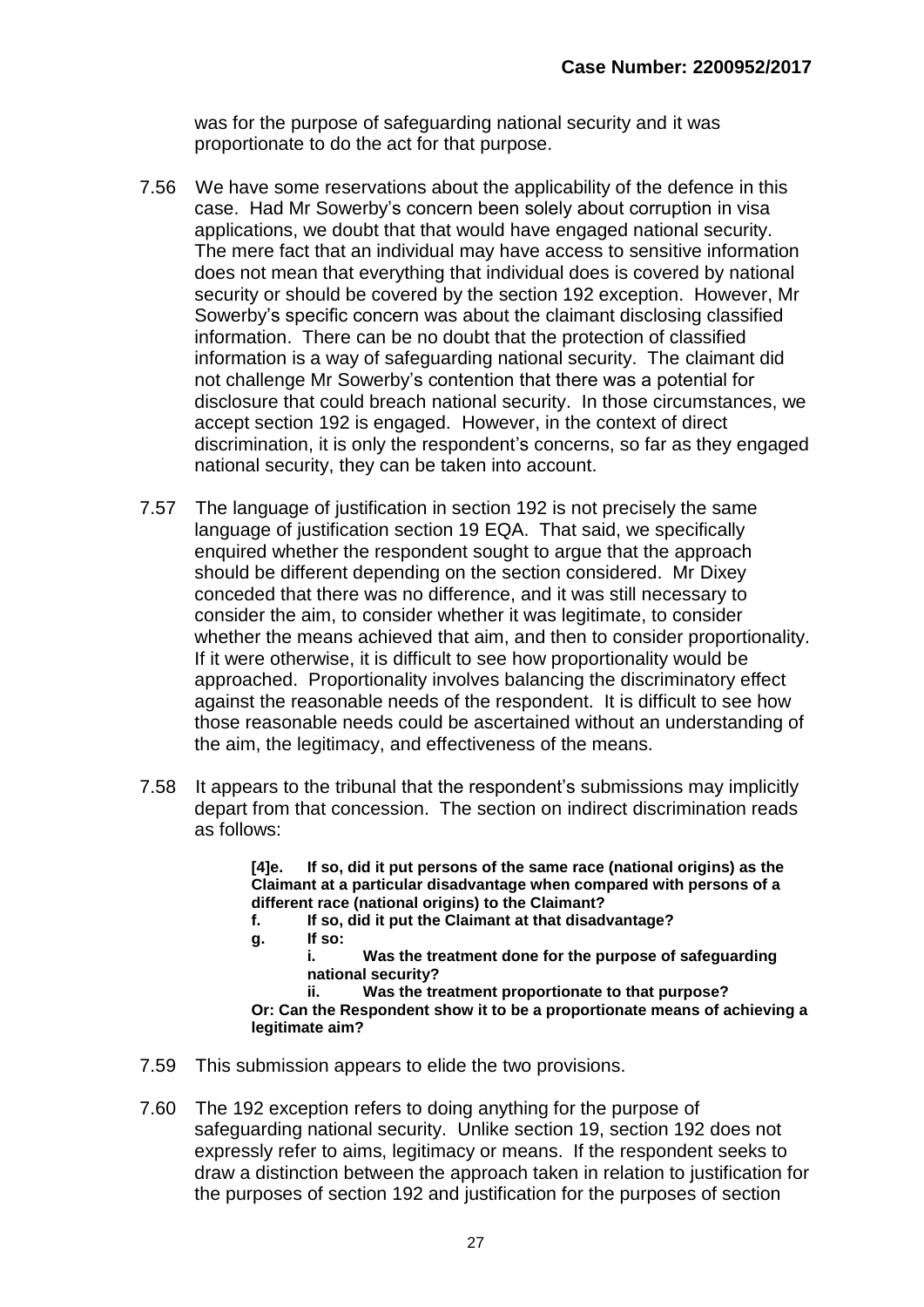19, it does not make that distinction clear and it is contrary to its express concession.

- 7.61 Whilst it appears the general legal approach to the proportionality question is the same, as the same matters of principle must be considered, it does not follow that the relevant factual matters will be the same for the section 192 and section 19 defences.
- 7.62 In the context of section 192, when we consider the proportionality test, we can only have regard to those matters which are done for the purpose of safeguarding national security. If an act is done, other than for national security, there can be no defence to direct discrimination claim.
- 7.63 For a section 19 claim, when we consider the PCP and whether it is a proportionate means of achieving a legitimate aim, we are not limited by questions of national security.
- 7.64 We can give a simple illustration. Part of Mr Jackson's reason for supporting Mr Sowerby's decision related to his perception that there could be general abuse in the issuing of visas. This was not limited to issuing of visas which may compromise national security. Thus, his considerations went beyond national security. We have noted that Mr Sowerby did not have the same consideration.
- 7.65 It follows a justification for the purposes of section 19 is not curtailed by considerations of national security.
- 7.66 The respondent's submissions make no attempt to differentiate between the considerations relevant to section 192 and those relevant to section 19.

#### The PCP

7.67 The first question is whether there was a provision criterion or practice. This is addressed at paragraph 4C of the respondent's submissions.

> **[4]c. Whether the Respondent applied a provision, criterion or practice which was:**

> **i. [As formulated by the Claimant]: That the Respondent would not post an individual to a country where that individual has extensive family connections; or**

**ii. [As formulated by the Respondent]: Concluding that an applicant for a posting abroad poses an increased security risk if they disclose within the 'Security Questionnaire Supplement – Overseas Postings' extensive or close family contacts within the proposed country of posting; or iii. Some other PCP as found by the Tribunal.**

7.68 The respondent's formulation refers to the concept of both extensive and close family contacts. However, the PCP applied to the claimant took no account of the closeness of the relatives. Closeness would only be taken into consideration at the interview stage, a stage the claimant's application did not reach. Therefore, the consideration is based only on the number.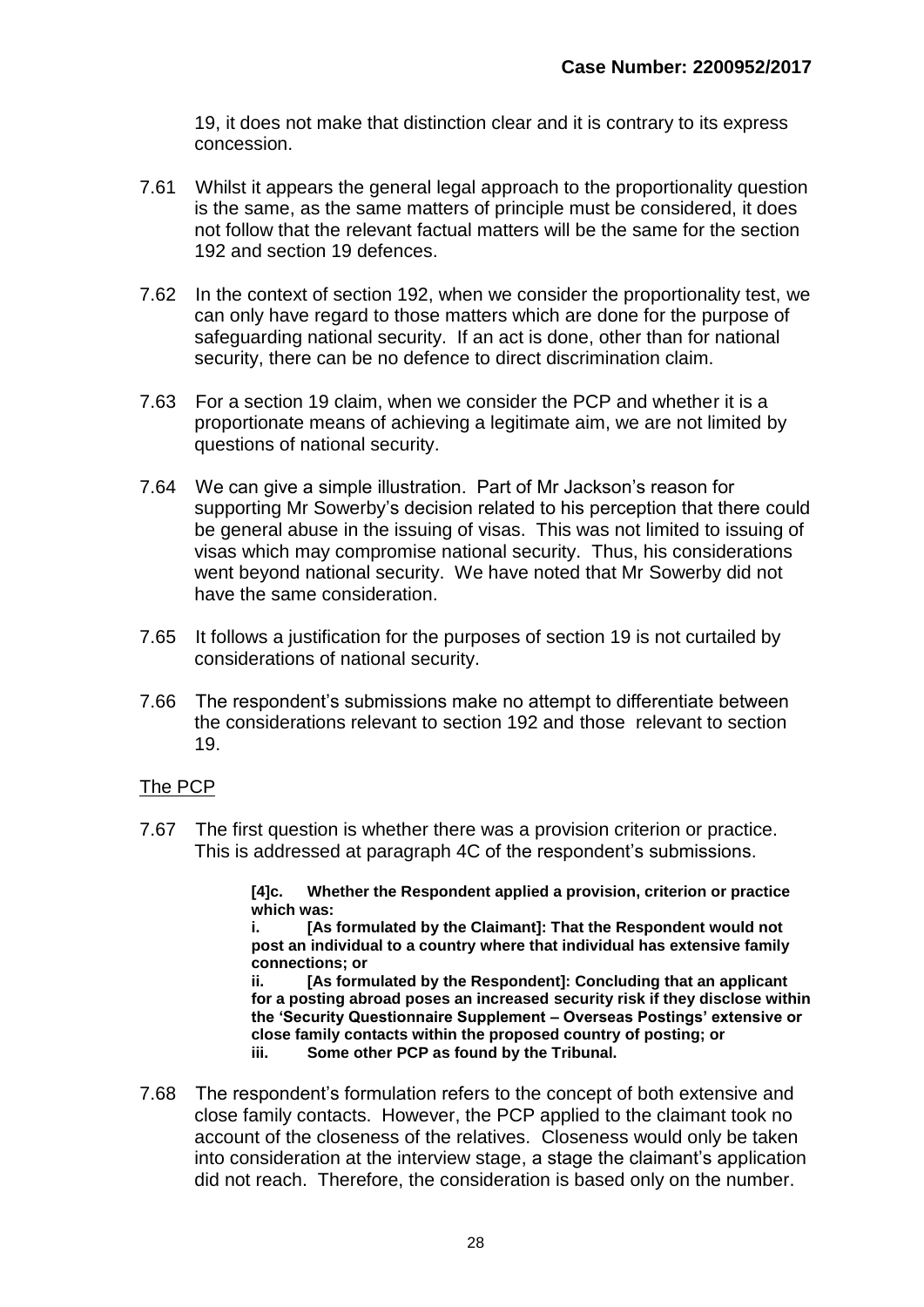It follows that the claimant's formulation more accurately identifies the specific PCP that applied to him.

7.69 There is no argument advanced that the PCP did not exist. We do have some reservations about the alleged PCP. The decision was, ultimately, based on the subjective view of one person. We have very limited evidence on which we could conclude that it was a more general policy that was applied. The evidence does not clearly demonstrate that it was applied equally to all. Given that we have found there was direct discrimination, it is at least arguable that it was not applied equally to all. However, we have noted that this is one of those cases where the identification of a comparator may be misleading. The comparator may have been subject to the same results, but not necessarily for the same reasons. We do not have to reach a final decision on whether this was a PCP which was, truly, applied equally to all. For the purpose of this analysis we will assume that the PCP existed.

#### Particular disadvantage

7.70 The next question is whether it resulted in particular disadvantage. The disadvantage is the exclusion from a posting to India. This point is conceded. It is accepted that those of the same ethnicity as the claimant would be much more likely to have a large number of relatives in India than individuals of a different race. It follows a group disadvantage is conceded. The claimant was refused a posting to India on the evidence of the number of relatives, and it follows he suffered the particular disadvantage.

#### The aim

- 7.71 What is the aim? The aim is set out at paragraph 49 as follows:
	- **49. The aim of the PCP is to:**
	- **a. Minimise the security risks to the Respondent and wider UK Government interests.**

**b. Limit the risk to the Respondent's employees and their family members from external pressures.**

**c. Limit the risk of the Respondent's employees being subject to conflicts of interest.**

**d. Discharge the Respondent's duty of care towards its employees by not exposing those employees and their family members to the above.**

- 7.72 There is no attempt to suggest the aim is different for the purposes of section 192 and for section 19.
- 7.73 It is clear, even on a superficial reading of the aim, that it goes far beyond those matters which are directly relevant to national security. There is reference not only to security risks, which themselves may go beyond national security, but also the wider UK government interests. Those wider interests no doubt would include confidential information, and matters which are relevant to trade or immigration. The risk to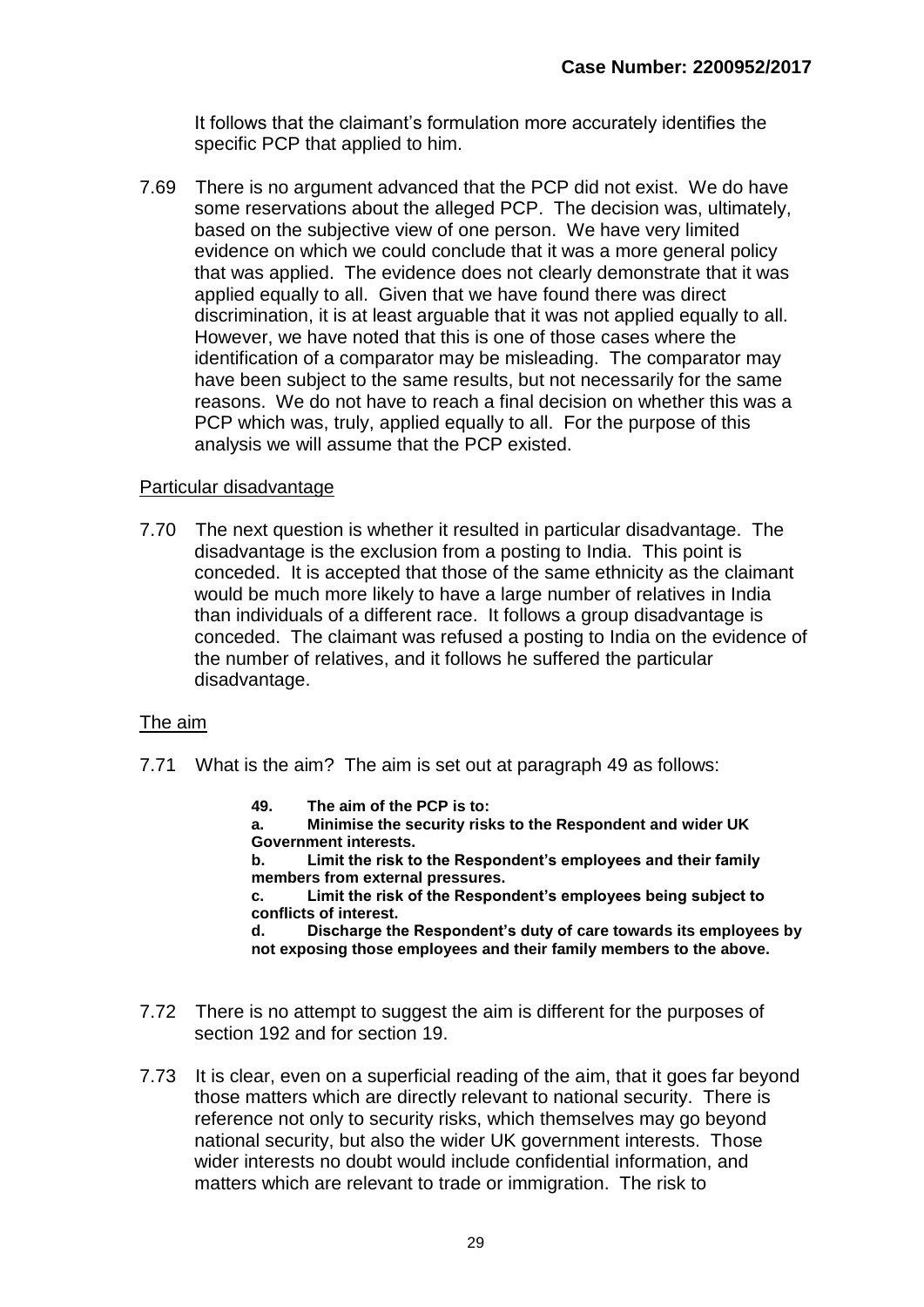respondent's employees also goes far beyond those which are relevant purely to national security. The risk, for example, of bribery or coercion may relate to matters entirely unconnected with national security. The reference to the conflict of interest is puzzling. It appears to assume that individuals will have a conflict of interest, but what is meant is not explained. The reference to discharging a duty of care is not connected to national security at all.

- 7.74 The aims as set out in the claim and the submissions go beyond what was envisaged by Mr Sowerby when seeking to protect national security interests. His evidence was clear. His concern was the disclosure of national security sensitive information. He was not concerned with the wider UK government interests. As regards the remainder of the aims, such as discharging a duty of care, they may have been consequences, he may have welcomed them, but they were not considerations at the point when he made the decision.
- 7.75 There is little evidence in support of the more general aims as set out, they rely on general assertion, and are in conflict with Mr Sowerby's evidence.

#### **Legitimacy**

- 7.76 The next question is one of legitimacy.
- 7.77 The respondent sets out the reason why the "aim" is legitimate at paragraph 52 as follows:
	- **52. The aim is legitimate because:**

**a. It is for the purposes of minimising harm to UK interests, including sensitive information and intelligence, so of which, if disclosed, would injure the public interest.**

**b. It is for the purposes of minimising harm to the Respondent's employees and their family members.**

- 7.78 To the extent that the aim was to preserve national security, that is legitimate. It is difficult to understand what is meant by wider UK government interests. Presuming that those interests themselves are legitimate, the aim must be legitimate, but it is impossible to determine what is being envisaged. We have no evidence on it.
- 7.79 The second limb is less easy to understand. Viewed broadly, preventing individuals being exposed to harm must be legitimate. This may encompass matters relevant to national security, but it is not limited by national security.

#### Means

7.80 The next question is whether the PCP is a means of achieving the aims. The alleged means, as set out at para 2.11 above are not expanded on in the submissions. There is no attempt in the submissions to demonstrate how the means achieved the aims.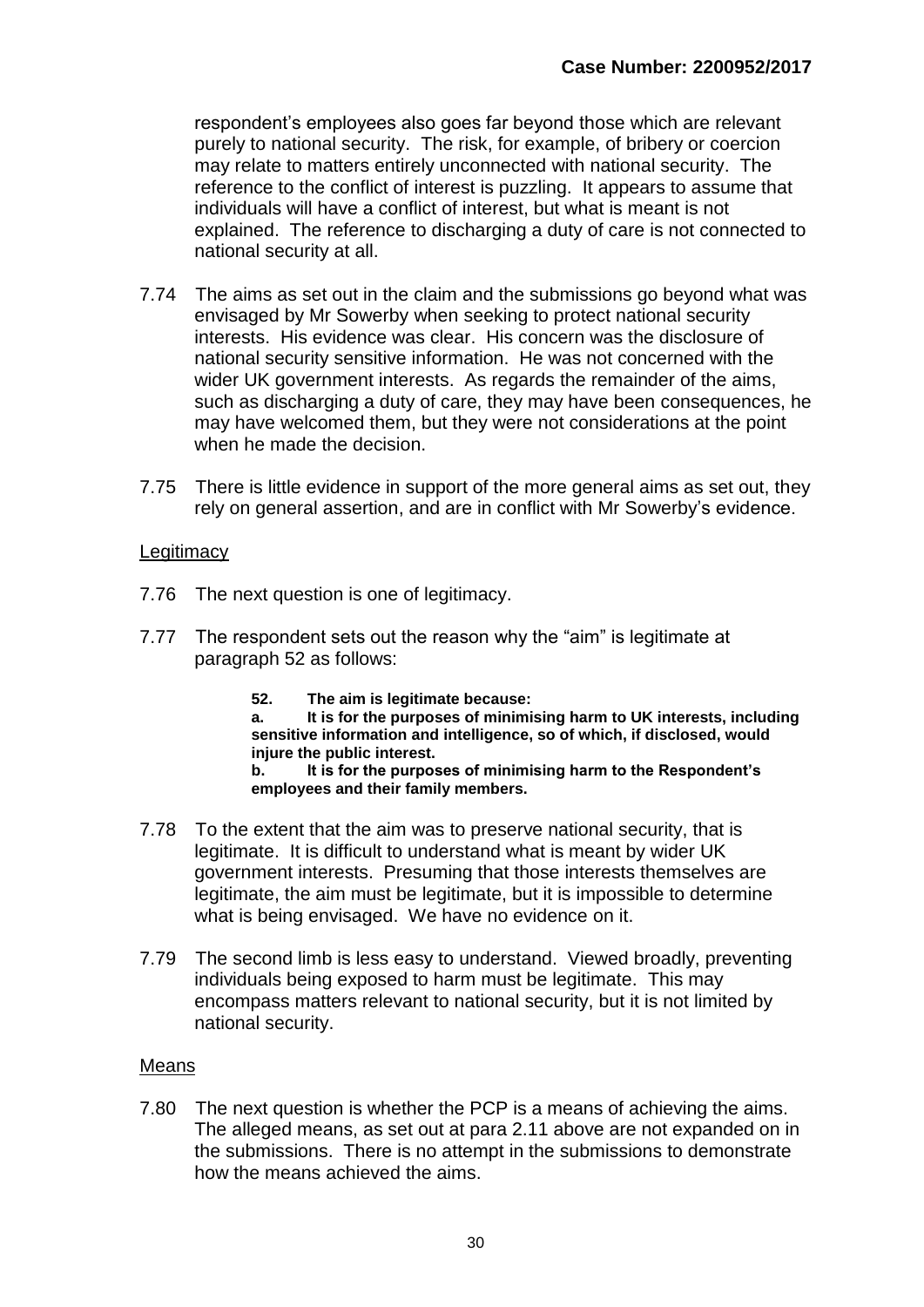- 7.81 There is a bare assertion that the means are proportionate at paragraph 54 of the submissions.
	- **54. The means are proportionate because:**

**a. An Immigration Liaison Officer would be privy to sensitive intelligence and information. This would include 'Secret' and potentially 'Top Secret' material.**

**b. Where security risks arise abroad it is difficult (and may be impossible) for the Respondent to manage those risks both to the individual and from them.**

**c. The Respondent's employees do not have a right to be posted to particular countries.**

**d. A decision to decline security approval does not disadvantage an employee (for the reasons set out above).**

**e. If security approval is declined the employee will ordinarily be offered an alternative posting.**

- 7.82 In the context of national security, it is apparent that information needs to be collected, collated, and used. As it is sensitive, it should be protected. The respondent does not address, specifically, the means employed to protect the information. Considering the evidence broadly, it is possible to say the following: employees are recruited: employees are trained and deployed; employees are vetted to relevant security level; information is provided at the relevant level; information is provided on a need-to-know basis, thus limiting its circulation; individuals are required to confirm, often through the Official Secrets Act, that they will not disclose information; and there is a degree of monitoring, the detail of which has not been given to us. It seems to us that those are the general steps taken to protect sensitive information and therefore constitute part of the means. What is being suggested is that those means are, in some manner, supplemented by preventing certain individuals from being posted abroad.
- 7.83 If the risk is disclosing national security information which is viewed by the employee only in the host country, then preventing an individual being in that host country will eliminate the risk of disclosure. It does not prevent that individual disclosing information obtained in the UK. Preventing the posting to a location prevents a person accessing information in that location. It follows that it is a means of preventing an individual having information, not a means of limiting the likelihood of the individual disclosing information received.
- 7.84 The general precautions taken, including vetting and limiting access, can be describes as ways of minimising the chance of harm through disclosure. Preventing an individual having access at all, it simply removes the possibility. It does, of course, do nothing to prevent disclosure of information legitimately viewed whilst working in the UK.

#### Proportionality

7.85 The final question considers proportionality. It is necessary to identify the discriminatory effect and then to have regard to the reasonable needs of the organisation. We must consider if there the measures adopted correspond to a real need, are appropriate with a view to achieving the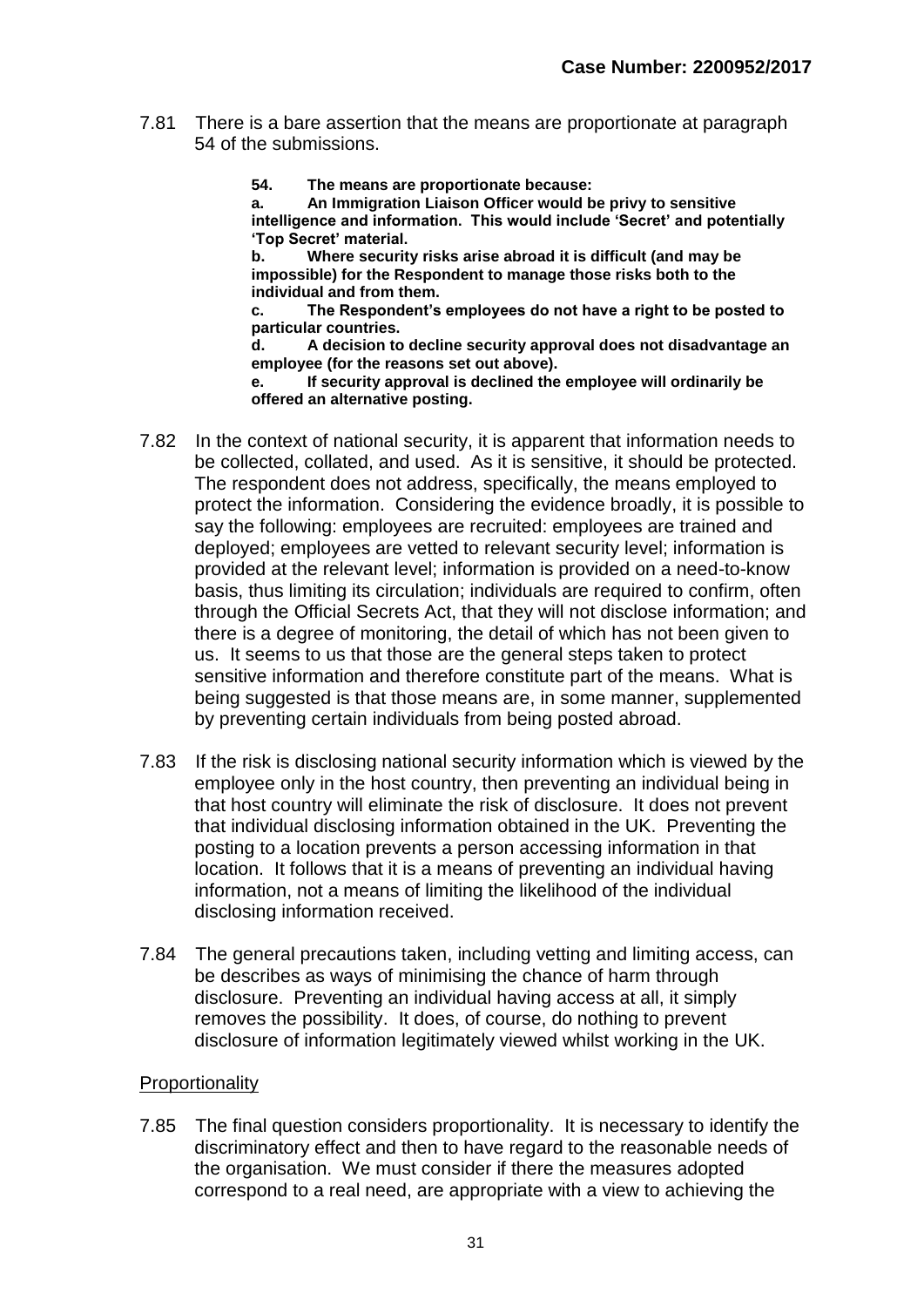objectives pursued and are necessary to that end. Proportionality is established if the measures are necessary to secure the real need.

- 7.86 The respondent's submissions make no attempt to identify the effect of the discrimination. It is acknowledged that those of Indian ethnic origin are more likely than others to have a large number of relatives in India. The effect is all of those individuals are excluded from being posted to India. This may fall short of a blanket ban on those of Indian ethnic origin being posted to India, but the numbers are likely to be significant. We should note it is no answer to say that a number of people of Indian ethnic origin have been posted, we are dealing with the effect of the PCP, as explained to us. The fact that a number have been posted may undermine the argument that the PCP exists; it is not relevant to the question of the discriminatory effect caused by the PCP.
- 7.87 It can be seen that the discriminatory effect is extensive. It would apply to all of those who need SC(E) clearance who had a significant number of relatives in India.
- 7.88 We need to consider the discriminatory effect against the reasonable needs of the employer. In the context of national security, and therefore in the context of section 192, the respondent needs to collate, use, access, handle, and protect national security sensitive information.
- 7.89 In the context of a general section 19 defence, it can be seen that the needs of the organisation are wider. In the context of the claimant's work, much of this revolves around the issuing of visas. Issuing visas does not, necessarily, engage any national security issues. The respondent must ensure that the function is exercised and carried out without any improper interference.
- 7.90 The respondent does take precautions in relation to both national security interests, and wider interests. We have already identified the means employed. The respondent employs individuals who are trained and where necessary vetted. They are provided information at the appropriate level. They are supervised. They follow systems. They access information only on the basis of need to know. They use computers, and there is no doubt a degree of checking and monitoring. They are subject to the Official Secrets Act were appropriate.
- 7.91 The general means employed are designed to minimise the risk of abuse and improper disclosure. What is being suggested is that it is necessary, in some manner, to add to this arsenal of precaution the refusal to allow certain employees to be posted abroad.
- 7.92 In the context of national security, that revolves around the risk of an individual being approached by a relative and volunteering national security information. Such an approach has occurred once to Mr Jackson's knowledge. It follows it is a remote risk. That much is acknowledged by the respondent. As regards the wider interests, it would appear that the respondent is concerned mainly with visa abuse. We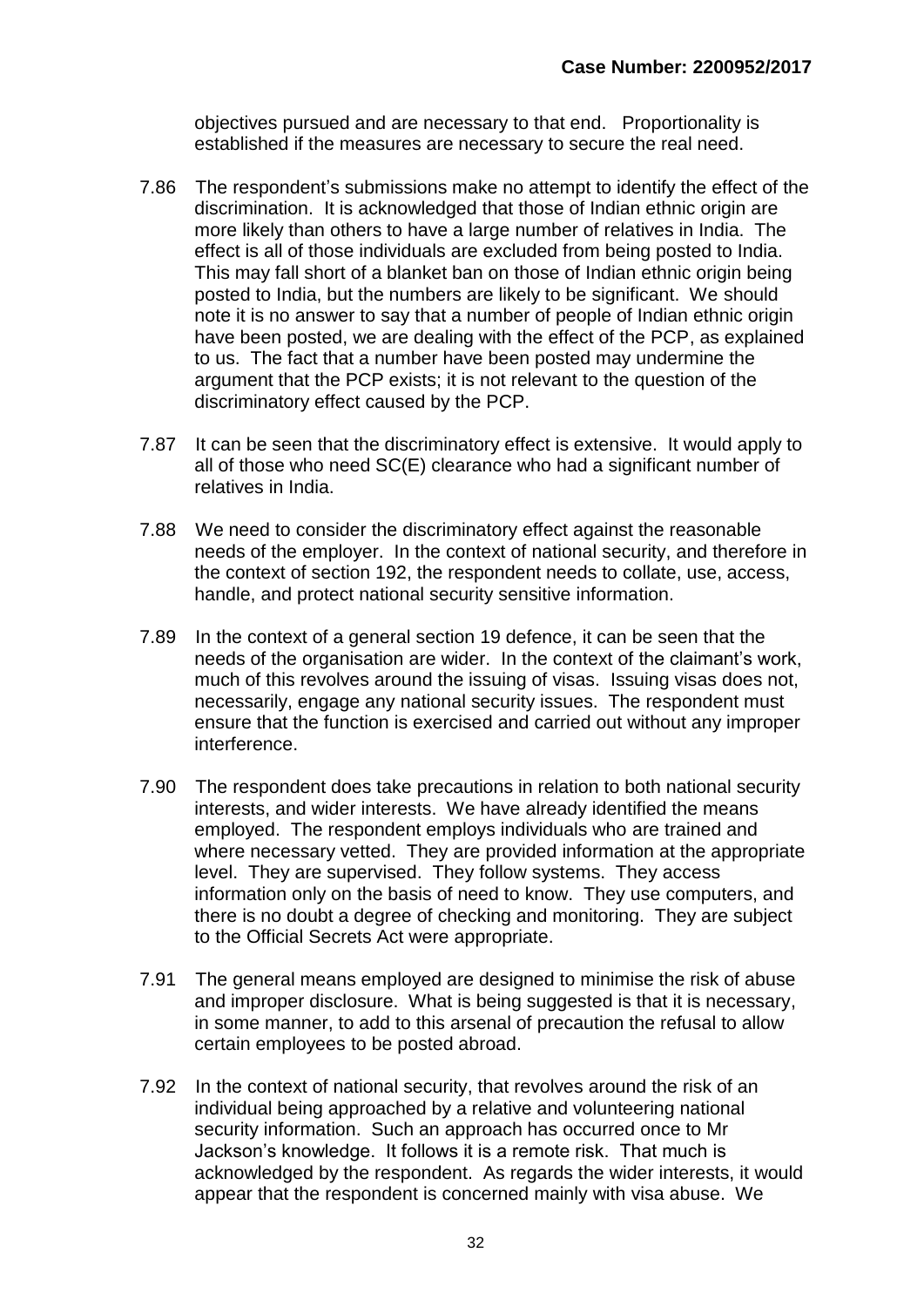received no evidence to suggest that that is a particular problem. Further, why an individual would be more susceptible when posted abroad, then when in the UK, is not explained adequately. Why the the other checks and balances employed are not sufficient to safeguard the wider interest is not explained.

- 7.93 We find that the discriminatory impact is significant, its effect is to exclude perhaps the majority of those with Indian ethnicity from being posted to India when SC(E) is needed. For the reasons we have given, refusing SC(E) clearance simply because the individual has a large number relatives in the country, will do little, if anything, to further protect national security information, or the wider government interests. Put more simply, there is no credible evidence that an individual can be said to pose a risk simply because that individual has a number of relatives in the country.
- 7.94 We should add it has never been suggested that the claimant's integrity has been questioned. There may be occasions when it is appropriate to remove security clearance or to modify it. In any individual case, there could be reasons which may impinge directly on national security concerns. However, there is no suggestion of that in this case.
- 7.95 We have not considered, specifically, how matters would vary, at all, with a consideration of the closeness of family contacts. Closeness of contact was not a material consideration in this case.
- 7.96 Refusing clearance on a summary consideration of a questionnaire that reveals the number of relatives in a country not reasonably necessary to secure the relevant needs of the organization.
- 7.97 It follows that the justification defence fails both in relation to section 192 in section 19. We therefore find is that the claimant was discriminated against directly because of race. The claimant was discriminated against indirectly in relation to the protected characteristic of race.
- 7.98 We will invite the parties to make representations as to remedy in this case.

Employment Judge Hodgson

\_\_\_\_\_\_\_\_\_\_\_\_\_\_\_\_\_\_\_\_\_\_\_\_\_\_\_\_\_\_

Dated: 07/03/2019

Sent to the parties on:

11/03/19

For the Tribunal Office